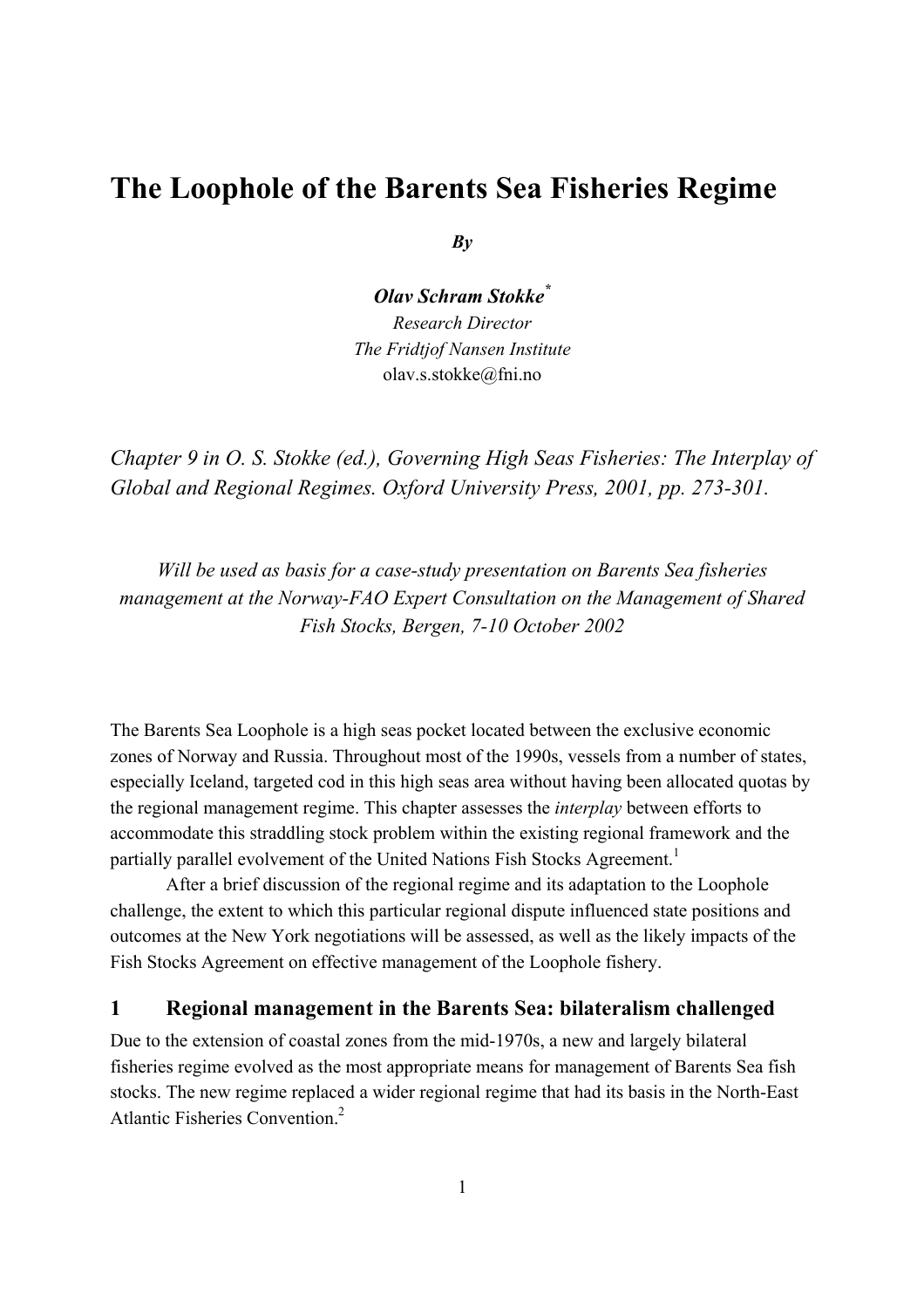Three agreements between Norway and the Soviet Union provided the core of the new regime.3 The 1975 *Framework Agreement* stresses the need for conservation, rational utilization, and the building of good, neighbourly relations between the two nations.<sup>4</sup> It also provides for the Norwegian-Russian Fisheries Commission as the institutional hub of the regime.<sup>5</sup> The Commission meets annually to make consensual recommendations on total quotas of the three shared stocks – cod, haddock and capelin, each of which are seen as a single biological unit. It allocates quotas to the parties, decides on the shares to be allocated to third parties, and determines operational restrictions. It also coordinates scientific research among institutions in the two countries.

The *Mutual Access Agreement* supports this framework and paves the procedural ground for reciprocal fishing; this Agreement secures parties'

 access to the 200-mile zone of the other, i.e., access within agreed-upon quotas, beyond 12 miles, and subject to coastal state rules and licensing.6 The third agreement, the *Grey Zone Agreement*, provides for a system of enforcement applicable, *inter alia*, to a disputed part of the Barents Sea (see map).<sup>7</sup> This Agreement acknowledges parallel jurisdiction in an 'adjacent area' that also covers most of the disputed waters. Russia and Norway have agreed that the enforcement of conservation and management measures in the Grey Zone is to be exercised by the state that has issued the licence to operate there – and both coastal states may issue licenses within agreed quotas. The purpose of this arrangement is to avoid situations where Norwegian fishermen are subject to Russian inspections in waters claimed by Norway, and vice versa, as this would be seen as jeopardizing the respective claims of these countries to sovereignty over the disputed area.

In addition to these agreements between Russia and Norway, a set of other agreements between these two coastal states and non-coastal user states forms part of the basis for the Barents Sea fisheries regime. In essence, the latter agreements imply that certain non-coastal states obtain access to the Barents Sea fisheries within the overall regulatory framework set up by the coastal states.<sup>8</sup> Such an arrangement, centered on one bilateral decision-making body but supported by a cluster of external bilateral accords, can be coined bilateralist.<sup>9</sup>

## *1.1 The emergence of high seas operations*

Because of changes in temperature and salinity, the availability of cod in the Barents Sea Loophole, which spans some 62,400 square kilometres, increased markedly around 1990. Cod thus became a straddling as well as a shared stock, and despite the short season due to ice conditions, this new fishing opportunity soon attracted the attention of distant water vessel operators. In 1991 the fishery began cautiously, with vessels from the European Community, Greenland and the Faroes; but two years later it accelerated when Iceland turned its attention vigorously to this fishery. A drop in the total cod quota in domestic waters to a historic low – combined with a rapid growth in the harvesting capacity of Iceland's fleet – prompted the Icelandic interest. Illustrating the interdependence of regional management efforts, this growth in capacity had occurred in part by purchases of very inexpensive trawlers from the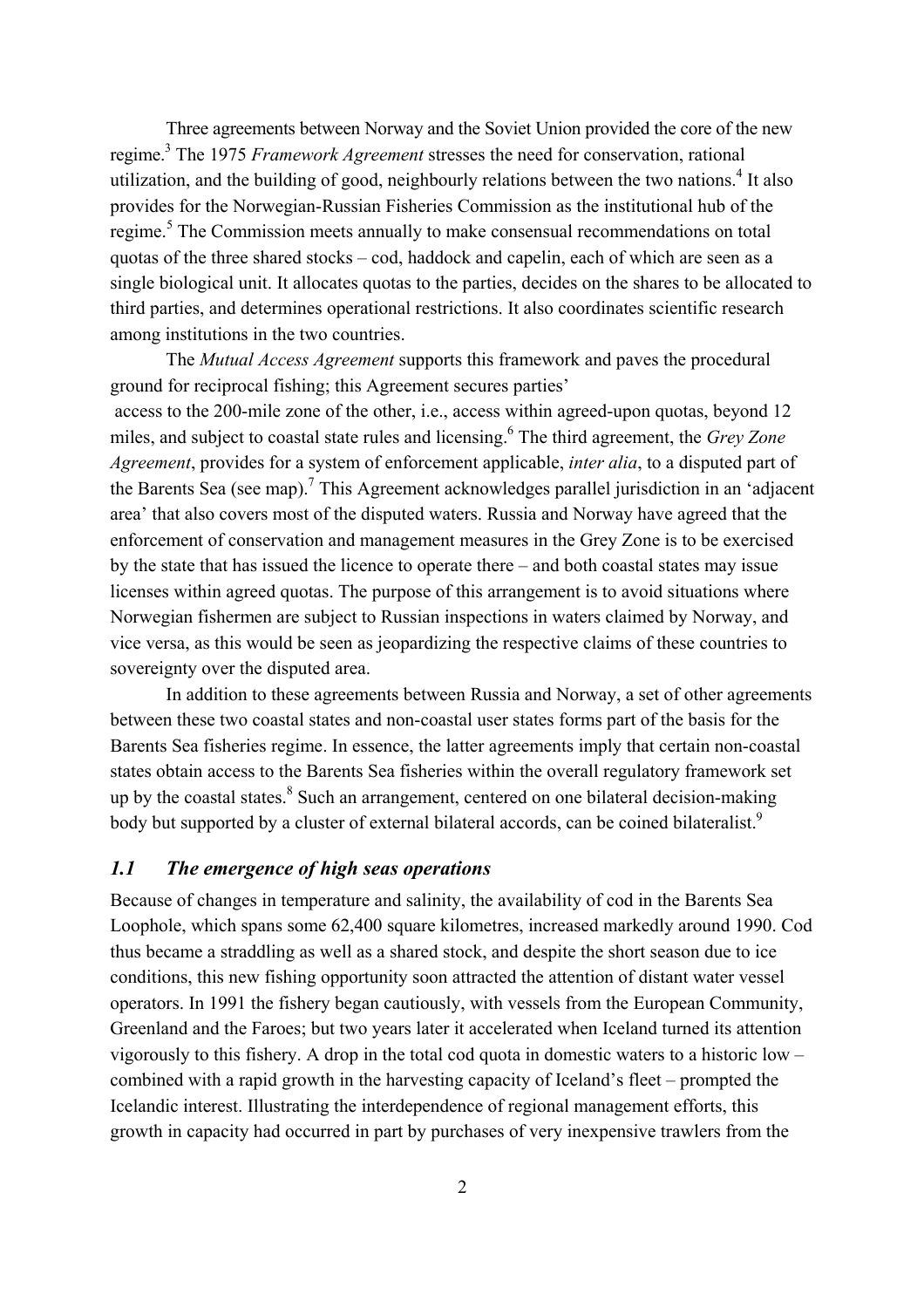Canadian offshore fleet following the closure of the Northern cod fishery in the Northwest Atlantic. By 1995, as many as eighty Icelandic trawlers had operated in the Loophole,<sup>10</sup> and the Icelandic press reported very good catches: when the factory trawler *Akureyrin* returned to Iceland in the late autumn of 1995, after 67 days at sea, the catch was considered to be the most valuable ever taken by an Icelandic ship. $^{11}$ 



Whereas the third party catch was a moderate 12,000 metric tonnes in 1993, this increased to roughly 50,000 tonnes the following year.<sup>12</sup> In that peak year of 1994, high seas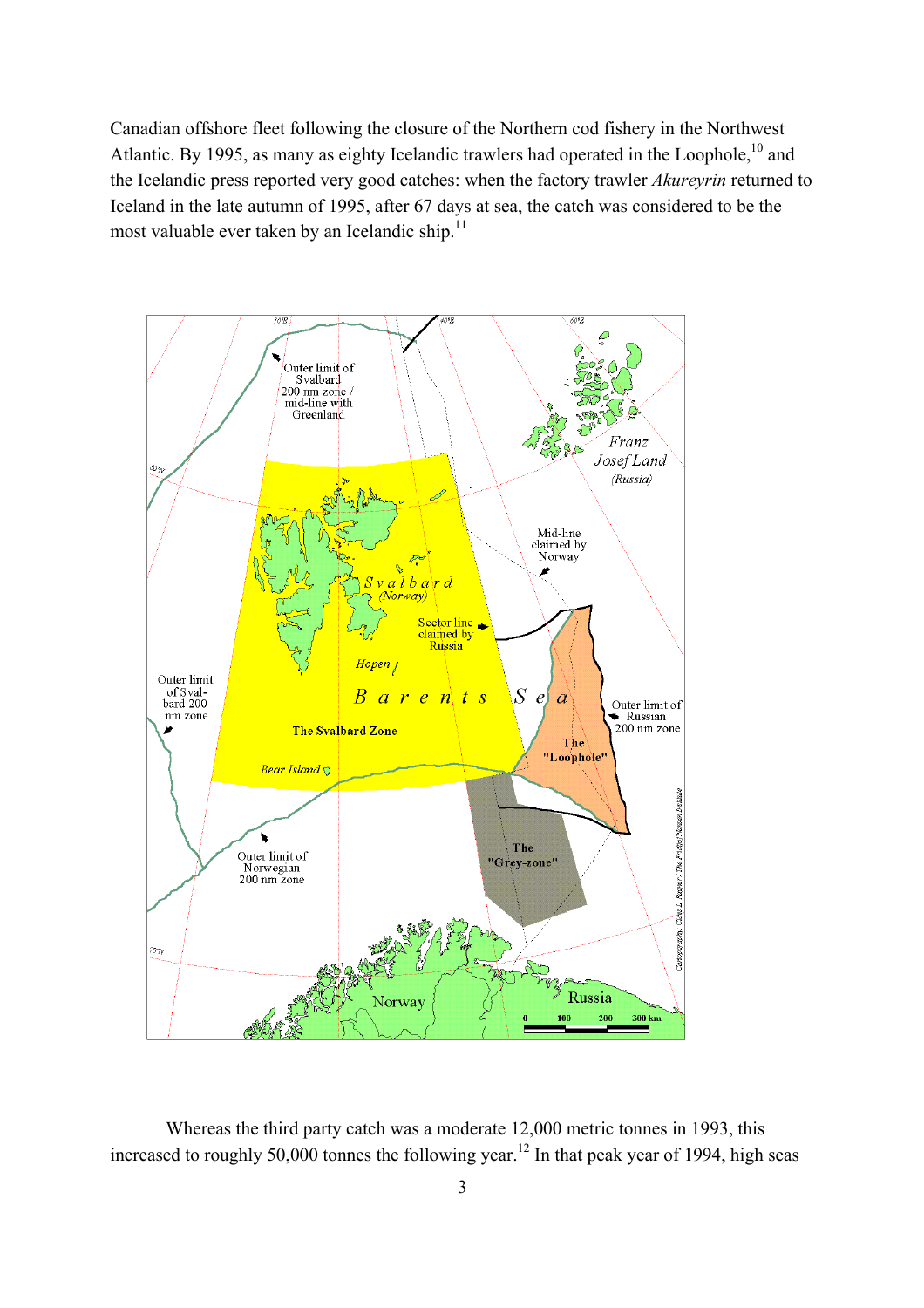catches comprised around seven per cent of the total cod harvest in the Barents Sea ecosystem. For several years afterward the fishing effort remained high, but catches declined as the migration pattern of the cod again shifted southwards. By 1998, high seas catches were down to little more than 2,000 tonnes.

#### *1.2 Dealing with the challenge: coastal state strategies*

Faced by newcomers in the Barents Sea, Norway and Russia argued fervently that both zonal attachment and historical fishing suggested that the cod stock was binational. Noting also that the stock was fully utilized, the coastal states rejected the legitimacy of the unregulated activity in the Loophole. Many of the foreign fishing vessels that operated in the area were flying flags-of-convenience, and this rendered the traditional, diplomatic channel less effective as a means of dealing with such a problem.<sup>13</sup>

The Barents Sea fisheries regime did not serve as an effective tool for the coastal states in their efforts to cope with the Loophole challenge. The gradual phasing-out of noncoastal state fishing from the region in the 1970s had been validated by the acceptance of EEZs in international customary law, but no such support from broader normative developments was forthcoming in the early 1990s. On the contrary, the Icelandic appearance in the Loophole coincided with the first session of the UN Fish Stocks Conference, which implied that the rules governing the interaction between coastal states and distant water fishing nations on the high seas were in a state of flux.

The measures available to Norway and Russia were therefore largely diplomatic and economic. Unlike the Sea of Okhotsk case, no naval exercises have occurred in the most relevant fishing area that could be perceived as partly motivated by fisheries concerns.<sup>14</sup> Although the coastal states soon agreed to step up diplomatic pressure on flag states and to enhance coastal state presence in the area in terms of control vessels, there was a lack of willingness to use those vessels for anything more drastic than observing the unregulated harvesting activity in the region.<sup>15</sup> Instead, what may be coined the 'quota card' became the most powerful means to dissuade newcomers from engaging in unregulated harvesting. Coordinated allocation of parts of the total quota to third parties was provided for in the annual bilateral protocols drawn up by the coastal states. After bilateral negotiations with Norway in 1991-92,

 Greenland and the European Community decided to limit activities in the Loophole and keep total harvests in the Barents Sea within the overall quotas allotted under reciprocal access agreements.<sup>16</sup> The Faroes agreed in 1996 to prohibit landings of fish that had been taken without quotas in international waters.<sup>17</sup>

Not surprisingly, the coastal states had been eager to avoid the impression that quotas in national waters would subsequently be awarded to any state engaging in the Barents Sea fishery. Regarding the agreement with Greenland, Norway insisted that there was no relationship whatsoever between on-going Greenlandic harvesting in the Loophole and the allocation of quotas, $18$  and the Agreement itself stressed the reciprocal nature of this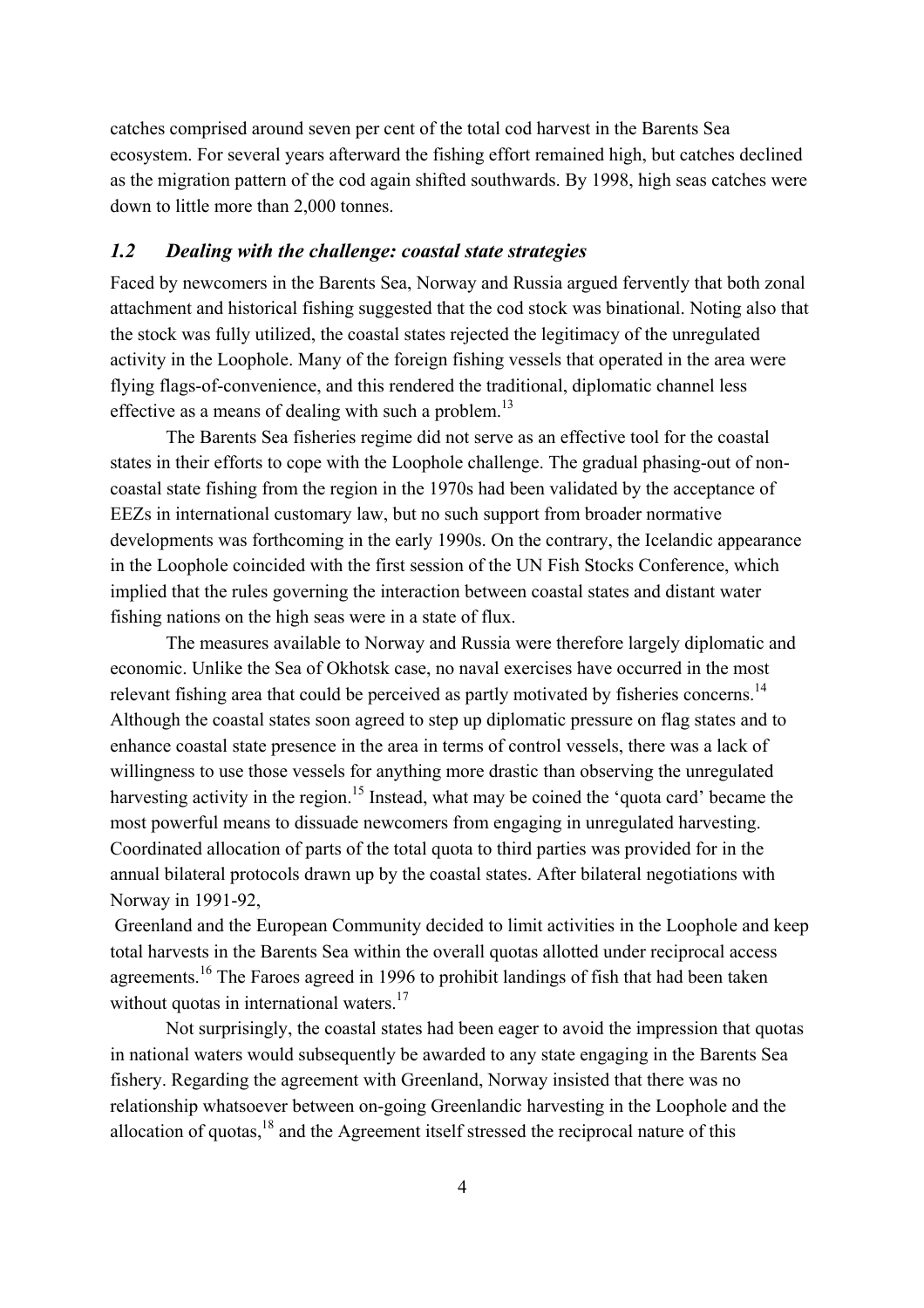allocation. Nevertheless, few were in doubt that obtaining Greenland's acceptance of a coastal state role beyond the EEZ had come at a price for Norway – for Greenland for the first time had been granted a Barents Sea cod quota.<sup>19</sup>

The coastal state diplomatic strategy versus Iceland, the remaining challenger, proved much less effective. When the Icelanders first appeared in the area, Norway and Russia argued that Iceland had no historic record of harvesting in the region and refused to negotiate Icelandic demands for a Barents Sea cod quota.<sup>20</sup> As a result, although their vessels fished on the same stock, coastal and non-coastal user states remained unable to achieve compatible measures through coordination of their management policies. Formal negotiations began in 1995, partly because the Icelanders, refusing to yield to political pressure, had rapidly acquired some 75 per cent of the unregulated harvests in the Loophole, and partly because the coastal states were reluctant to stretch international law regarding unilateral enforcement measures beyond 200 miles, an issue that at the time was under negotiation in the UN. The coastal states sought to establish an arrangement that would give Iceland a share of a separate Loophole quota; the size of the total Loophole quota would correspond with the zonal attachment of the cod stock to the high seas area, estimated at two per cent.<sup>21</sup> After years of negotiations, however, no agreement had been reached, despite various economic sanctions launched by the coastal states to render unregulated harvesting more costly. In Norway, domestic legislation was introduced in 1994 prohibiting the landing of high seas catches taken without a quota; $^{22}$  in practice, even port calls were rejected.<sup>23</sup> On one occasion, Iceland complained to the EFTA Surveillance Authority that Norway's refusal to render repair services to an Icelandic vessel that had been engaged in Loophole fishery was a violation of the Agreement on the European Economic Area.<sup>24</sup> The Authority's response was cautious; it acknowledged the occurrence of such a violation, but no further action was taken because 'the underlying conflict concerned a dispute between Norway and Iceland over Icelandic fishing rights in the Barents Sea.'25

 Another significant coastal state measure to deter unregulated high seas activities was the practice of *blacklisting* Loophole vessels from subsequent access to the Norwegian EEZ, even if the vessel had changed ownership in the meantime.<sup>26</sup> In 1998, such blacklisting was extended to port calls and the result was to reduce the second-hand value of vessels with a history of contravention of rules created by the Norwegian-Russian Fisheries Commission, especially on the European Community market.<sup>27</sup> Like blacklisting of vessels, industry-level sanctions cannot be challenged on the basis of international trade rules, and during the peak years of the Loophole fishery, a series of private *boycott* actions were introduced that aimed at strangling Norwegian supplies of provisions, fuels, and services to Loophole vessels, $^{28}$  as well as punishing domestic companies that failed to adhere to such boycotts.29 The Russian Fisheries Committee exerted similar pressure to bear even in Icelandic ports by encouraging the Murmansk-based industry to discontinue landings of cod from Russian vessels at ports in Iceland.<sup>30</sup> Because of the cod crisis in Icelandic waters, supply contracts with Russian companies were important to the processing industry of that country during the 1990s.<sup>31</sup> The public and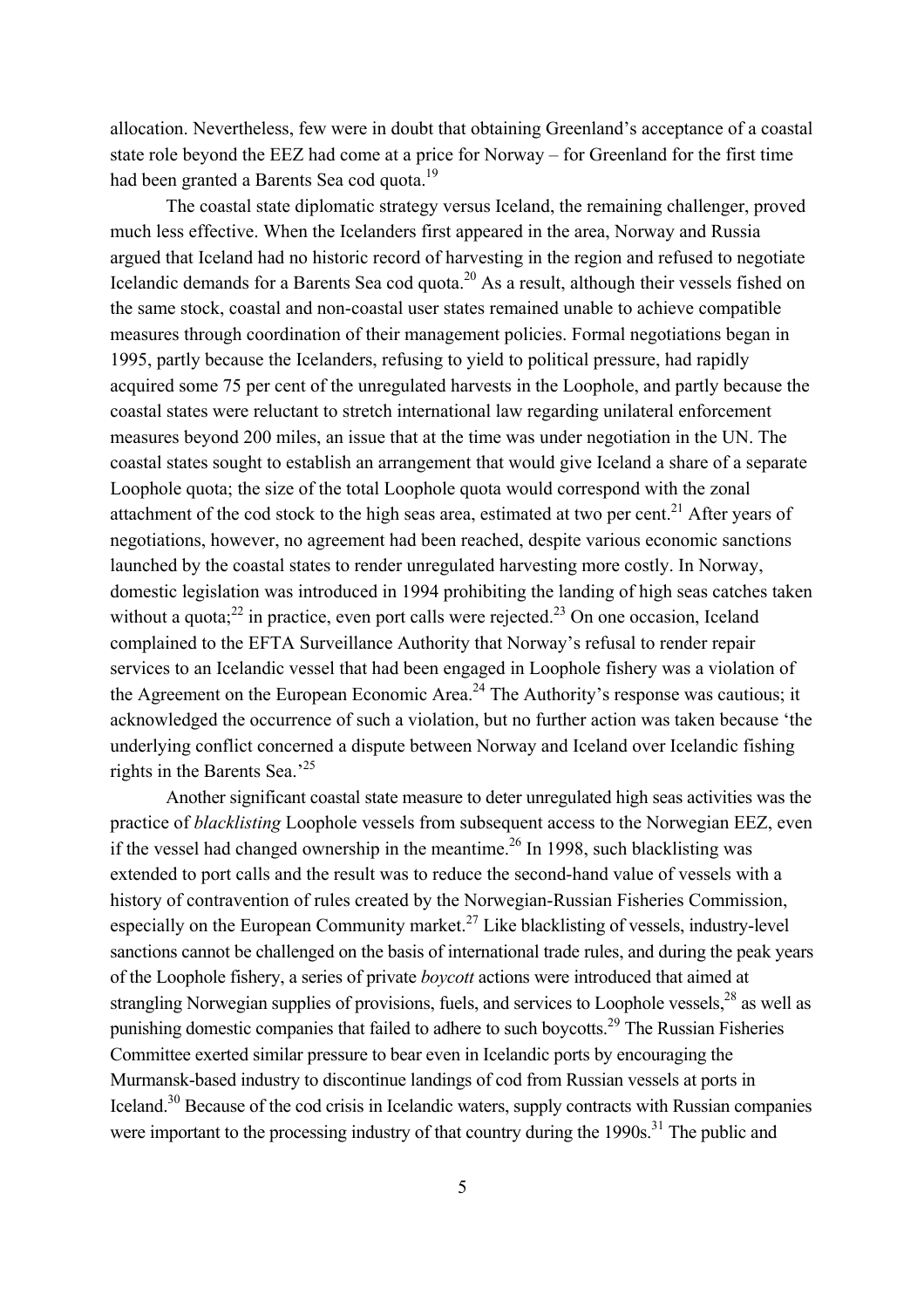private sanctions did not deter unregulated harvesting activities, mainly for two reasons: The fleets operating in the Loophole were able to operate independently of the Russian and Norwegian fishing industries, and the Icelanders were determined to establish a sizable fishery in the Loophole. In the long run, however, reliance on Icelandic ports, some four day-trips away, would add considerably to the over-all costs of fishing in the Barents Sea. This is especially true for new, efficient trawlers, the profitability of which tends to be highly sensitive to reductions in the number of annual fishing-days.

To *summarize*, the Loophole problem emerged in the early 1990s because the existing bilateralist regime, centred on the Norwegian-Russian Commission but including reciprocal access agreements with non-coastal states, was no longer perceived as legitimate by all significant user states. The Loophole issue differs from the Doughnut Hole situation on the other side of the Russian Arctic in that the proportion of the cod stock found in the Loophole is very small compared to that in the EEZs – and the stock was in fairly good shape in the period when unregulated fishing occurred on a large scale.<sup>32</sup> Moreover, while there has been some activity by flags-of-convenience vessels in the Loophole, the dispute has been largely trilateral, involving two coastal states and one newcomer. All considered, the bilateralist regime played a minor role in the efforts to cope with unregulated harvesting in the region. The regime helped to harmonize coastal state measures on the issue, the most powerful of which was regulation of access to national waters and ports.<sup>33</sup> Except with regard to the disputed area, however, both the allocation of quotas to those who would follow the coastal state rules and the blacklisting of vessels that engaged in unregulated Loophole harvesting would have been perfectly feasible even without the Norwegian-Russian Fisheries Commission.

#### *1.3 The trilateral Loophole Agreement*

In 1999, four years after all the parties involved in the Loophole dispute had signed the UN Fish Stocks Agreement, a regional accord was finally reached.<sup>34</sup> The terms of the Agreement are similar to those previously drawn up bilaterally between Norway and Greenland and the Faroes. In exchange for cod quotas in the EEZs of the Barents Sea, Iceland must refrain from harvesting cod or seeking new fishing rights for the cod stock beyond the coastal zones; Iceland must also open its national waters to vessels from the other two countries.<sup>35</sup> Other provisions oblige the parties to discourage their nationals from operating vessels under flags of convenience in the Barents Sea, to prohibit landing of catches that are taken without a quota, and, subject to other obligations under international law, to deny port access to vessels that engage in these activities.<sup>36</sup> As a result of the Agreement, Icelandic vessels were removed from the 'black list' of vessels that are banned from the Norwegian EEZ.<sup>37</sup> The steep decline of the Loophole fisheries in the years preceding the signing of the Agreement had served to reduce the distance between coastal state quota offers and Icelandic demands,<sup>38</sup> and the Agreement provides for a stable Icelandic share of a little less than two per cent of the TAC. Industry groups both in Iceland and in the coastal states were highly critical of the Agreement.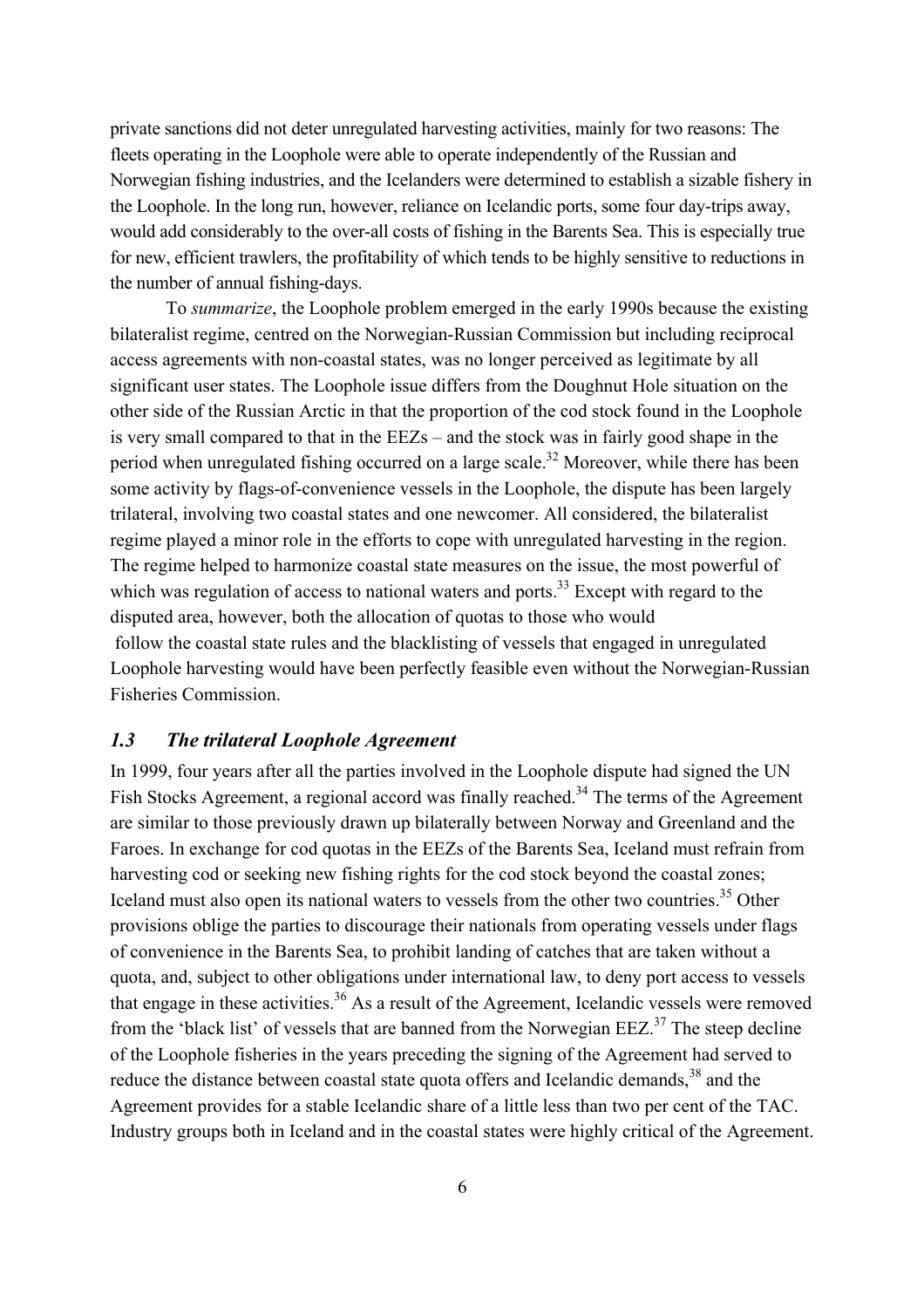The Chairman of the Federation of Icelandic Fishing Vessel Owners complained that the quota was 'simply too small', whereas the Chairman of the Norwegian Fisherman Association told the press he was 'nearly shocked' at how much the Icelanders had achieved in the negotiations.39

As the Loophole dispute partially overlapped in time with the UN Fish Stocks Conference, it is significant to consider the possible influences of the Loophole dispute on the negotiation of the Fish Stocks Agreement and thus on the specification of the global high seas fisheries regime; it is also relevant to consider whether the Fish Stocks Agreement is likely to facilitate or impede high seas management in the Loophole in the future.

# **2 The effect of the Loophole dispute on the Fish Stocks Conference**

When regional management disputes and global negotiations are addressing similar issues, there are generally at least two ways in which the politics of the former can influence the course and outcome of the latter. By

 a process that may be termed diffusive interplay, the substantive or operational solutions to difficult problems that regional negotiations may provide can be adapted for use at the global level; and through political interplay, regional disputes may influence the relative bargaining power of competing blocs or encourage or facilitate various types of leadership activities at global negotiations.<sup>40</sup>

# *2.1 Diffusive interplay*

In the one and a half year it took to negotiate the Fish Stocks Agreement, regional efforts to manage the Loophole fishery moved from disappointment to disillusion. Several rounds of negotiations, bilateral and trilateral, were held without the emergence of any substantial improvements. The only allocative 'solution' discernible in the Loophole case was the usage by the coastal state of the quota card to dissuade long-distance fishing operations; and apart from the ineffectiveness of this measure against Iceland, the quota card solution hardly corresponded with the emphasis in the Fish Stocks Agreement on a multilateral approach to regional management. Rather tangential to the Loophole discussion, Norway and Canada agreed in 1995 to grant each other inspection and enforcement rights in the international waters adjacent to their respective  $EEZs<sub>i</sub><sup>41</sup>$  but the model for those particular provisions was the Agreed Minute between Canada and the European Community, which in turn reflected draft material of what was later to become Articles 20-22 of the Fish Stocks Agreement.<sup>42</sup>

## *2.2 Bargaining power*

Rather atypically, the three main antagonists in the Loophole dispute all belonged to the *coastal state bloc* during the negotiation of the Fish Stocks Agreement; but each of these also had a tradition for distant water fishing operations. True to tradition, Iceland was among the original members of the so-called 'core group', the group of coastal state parties that played an active role in the process that led up to the Fish Stocks Conference. Throughout the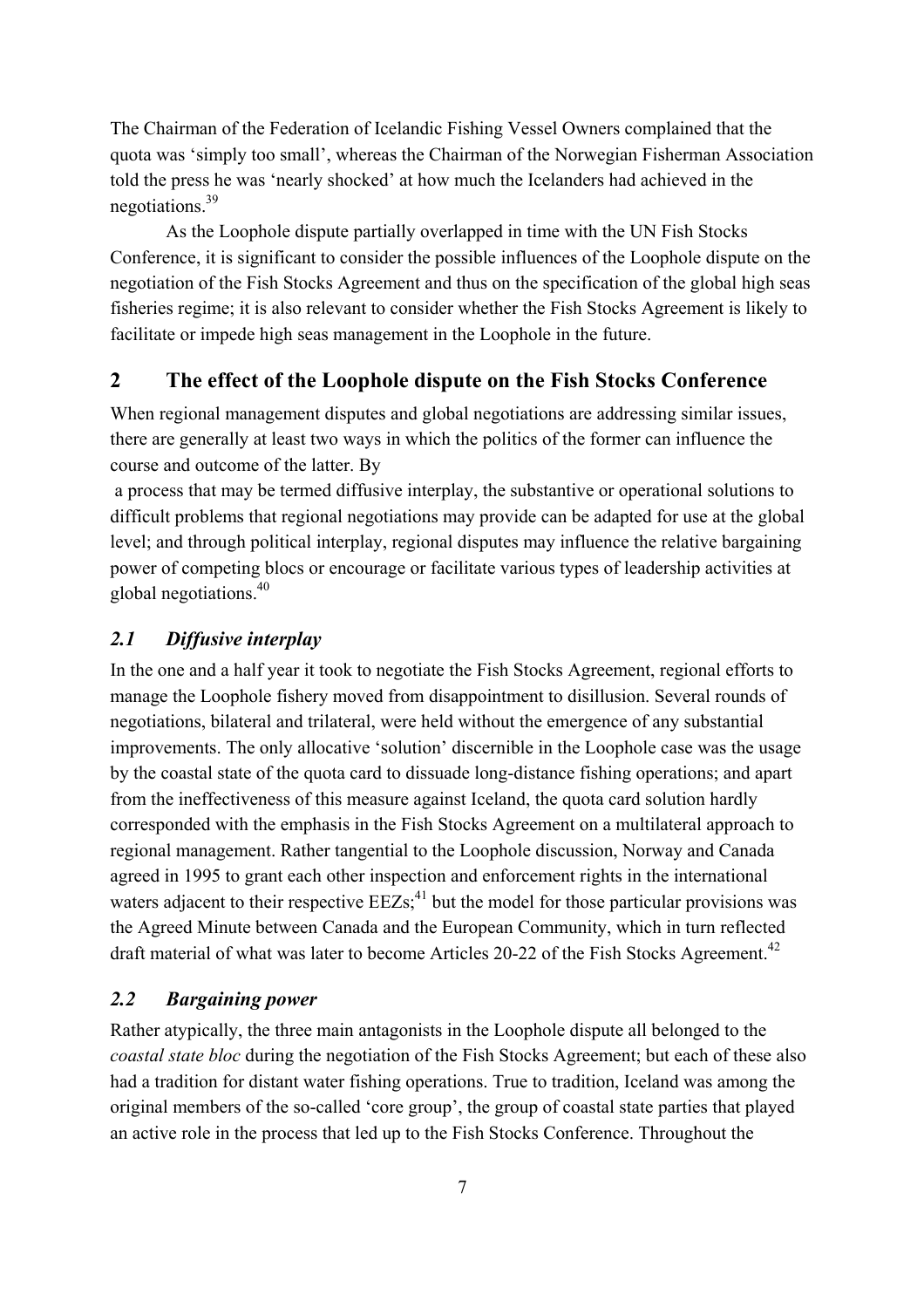negotiations, the core group remained a salient forum for joint action, including the drafting of proposals on controversial issues.43 When a large fleet of Icelandic vessels became engaged in controversial high seas activities in the Barents Sea, however, Iceland's participation in the core group became more problematic.

Because of its distant water fishing interest, and also with a view to upcoming membership negotiations with the European Union,<sup>44</sup> Norway responded with caution to the idea of convening a straddling stocks conference under the UN and did not support the socalled 'Santiago

 Document' at the Fourth Preparatory Committee Meeting to the UN Conference on Environment and Development in  $1991<sup>45</sup>$  The fisheries bureaucracy had entered the process at a fairly late stage and it was only in the months prior to the first substantial session of the Fish Stocks Conference (July 1993) that a broader assessment was made of the various interests involved. Influenced partly by the Loophole situation but also by the expected resumption of high seas fisheries for Norwegian spring-spawning herring by non-coastal states in the North-East Atlantic, Norway landed firmly on the coastal state side of the straddling stocks issue.

Russia, for its part, has traditionally loomed large in the global distant water fishing league. However, a decade of phase-outs from coastal zones had prompted a partial return to domestic waters that was accelerated by the economic decline of the 1990s and the rapid privatization of the fishing industry, both of which implied greater attention to the fleet's operational costs. Whereas an estimated half of the Russian catch was taken in waters beyond its jurisdiction in 1980, the share had fallen to 22 per cent in 1994. $^{46}$  However, the Barents Sea situation was hardly decisive for Russia's position as being 'like-minded' with the coastal state core group on key issues at the Fish Stocks Conference. This position preceded the escalation of the Loophole issue in 1993 and was largely shaped by the already wellestablished high seas dispute in the Far East, a region where today no more than two per cent of the harvest is taken outside the EEZ.<sup>47</sup>

Thus, the relative bargaining power of coastal states and distant water fishing nations were scarcely affected by the Barents Sea situation. Russia's position was already firm, whereas Norway's movement toward the coastal state core group position was balanced out by Iceland's adjustment in the opposite direction.

#### *2.3 Leadership*

Whereas several forms of leadership were exercised by the parties to the Loophole dispute during the Fish Stocks Conference, on closer inspection none of these leadership roles appears to have been triggered by the Barents Sea situation.<sup>48</sup> Historically, *Iceland*'s dependence on fisheries and overall reliance on proximate fishing grounds that traditionally had also been exploited by others largely explains the structural leadership this country was able to provide in the early 1970s. Structural leadership implies the ability to bring material capabilities to bear on the negotiation of particular issues. Iceland's establishment and stubborn enforcement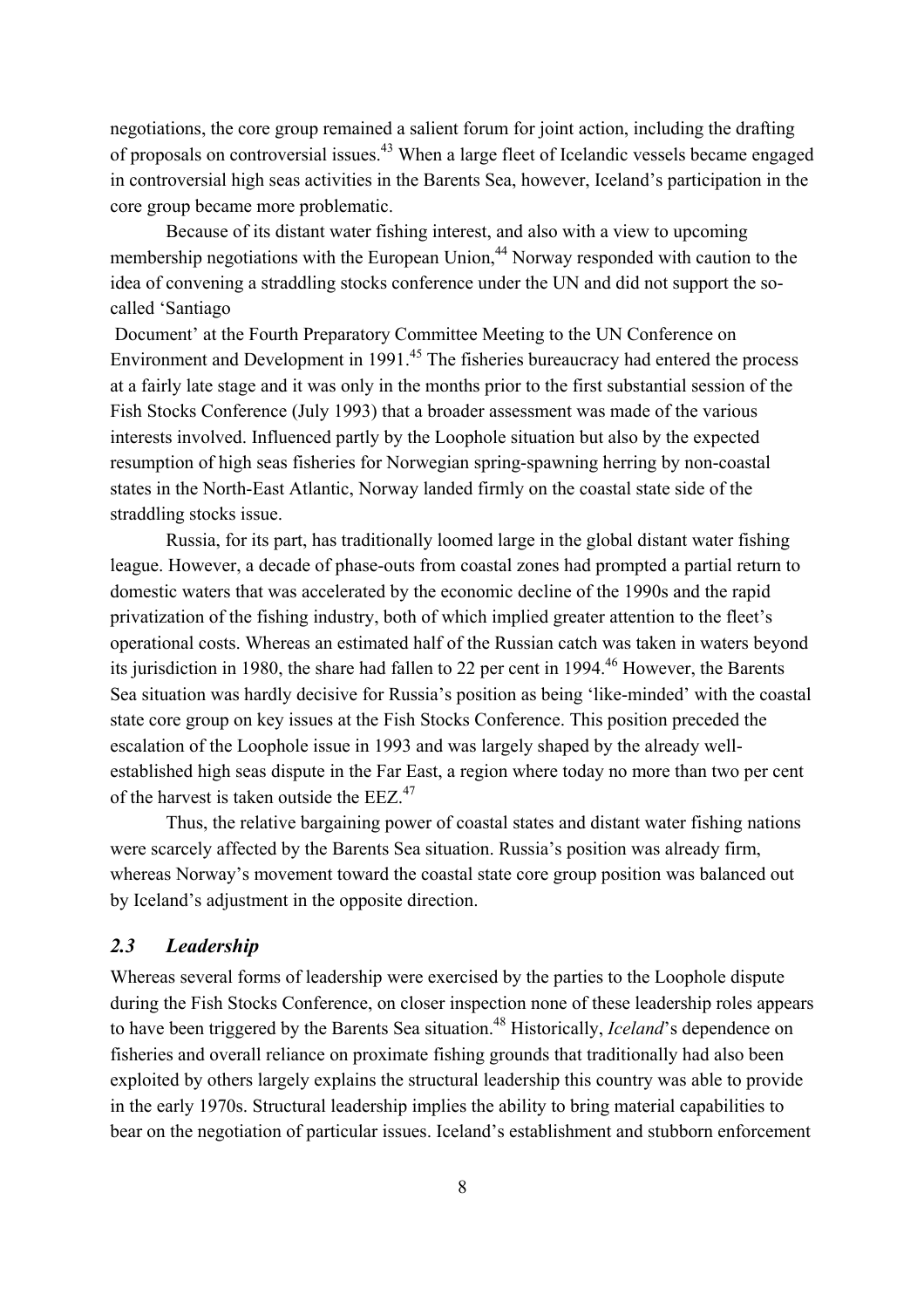of first a 50-mile and then a 200-mile exclusive fishery zone placed Iceland among the coastal state front-runners in the Law of the Sea context.<sup>49</sup> In the pre-negotiation stage of the UN Fish Stocks Conference, Iceland had

 again actively promoted coastal state interests. The emergence of the Loophole fishery, however, blended these interests with a concern for the rights of newcomers on the high seas and a corresponding reluctance to extend coastal state enforcement rights in such waters.

Having one foot in each camp can sometimes be expedient in producing another type of leadership – entrepreneurial brokerage rallying support for compromise solutions.<sup>50</sup> There are, however, few indications that Iceland assumed such a role. On the contrary, after a change in the leadership of Iceland's delegation to the Fish Stocks Conference in 1994, when the Loophole fishery was at its most rewarding, Iceland's visibility at the negotiations faded markedly. Toward the end of the Conference, however, Iceland championed, with only partial success, the inclusion of an allocative principle that would give preferential treatment to newcomer states whose economies are overwhelmingly dependent on the exploitation of living marine resources. This proposal, apparently motivated by Iceland's interests in the Barents Sea as well as in the North-East Atlantic herring fisheries, was strongly opposed by Norway, and it was included in the Fish Stocks Agreement with the important qualification that it applied only to coastal states.<sup>51</sup> As elsewhere in the Agreement, and also in the Law of the Sea Convention, the term 'coastal state' refers restrictively to states having jurisdiction over parts of the area where the stock in question occurs, this criterion would not be relevant in the Loophole. $52$ 

The Barents Sea situation was not conducive to motivating the *coastal* states to take coercive measures and thus provide the type of structural leadership that had been provided by Iceland in the 1970s and more recently by Canada in the high seas detention of the Spanish trawler *Estai*. 53 As unregulated fishing in the Loophole continued to grow, fishery organizations in Norway and Russia called for emergency measures and demanded a more activist approach to unregulated harvesting, including intrusive enforcement measures towards foreign vessels. In 1997, a centre-liberal coalition government was formed in Norway on a political platform that included 'consideration of…a Norwegian-Russian initiative to extend the Norwegian and Russian exclusive economic zones to 250 nautical miles'.<sup>54</sup> Once in position, however, the new Prime Minister assured that no unilateral measure was contemplated and that any initiative would occur within the framework of international law.<sup>55</sup> The tactical wisdom of any type of unilateral measures in this case would indeed have been highly questionable. Such measures, were they to contribute to the making of international law, would require consent or acquiescence on the part of those subject to them as well as third parties. Dealing with a much more threatened fish stock, a leading scholar, W. T Burke, has argued that even for a stock that occurs mainly within the EEZs, cus-

 tomary international law does not authorize unilateral measures from the coastal states unless *bona fide* efforts to reach an agreement with the high seas fishery nations have failed; and even then only if no scientific doubt remains that the unregulated fishery will jeopardize the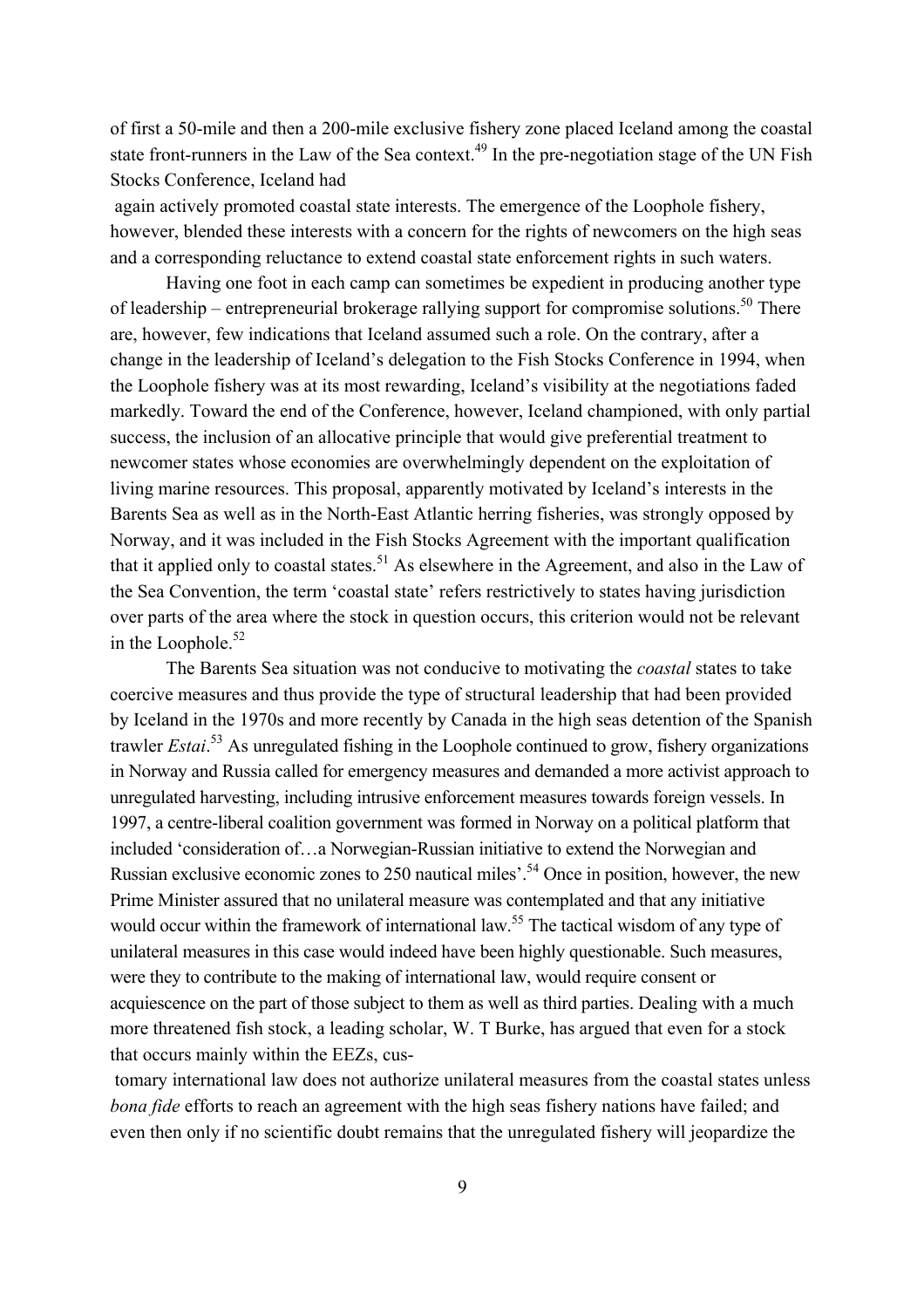health of the stock.<sup>56</sup> Partly for this reason the United States and Russia have abstained from unilateral or bilateral regulation of high seas activities in the Bering Sea Doughnut Hole, even when the level of overfishing was known to be utterly destructive to the pollock.<sup>57</sup> Compared to the Bering Sea situation, or Canada's high seas problem in the Northwest Atlantic, the Loophole case would be an unlikely candidate for yielding such consent. Even in the record year of 1994, the unregulated cod catch was no more than one third of the *increase* in the total quotas from the preceding year. While certainly a nuisance, such level of unregulated fishing could hardly be said to create a state of emergency. This, combined with the fact that Iceland repeatedly declared its willingness to negotiate with the coastal states, implied that unilateralism on the part of Norway or Russia would have been very hard to justify.<sup>58</sup>

Instead of structural leadership, *Russia* resorted primarily to ideational leadership during the Fish Stocks negotiations, that is, sustained argument in favour of certain clearly defined solutions. The period in which the UN negotiations were held was marked by economic disruption, political tension, and administrative reshuffling in Russia, with strong reverberations in the fisheries sector; but the Russian delegation remained stable and was among the most active parties in the negotiations.<sup>59</sup> Documents submitted by Russia in the course of the negotiations, all with a very marked coastal state slant, contained suggestions for the definition of key principles and concepts in the instrument under negotiation and also proposed schemes for compliance control.<sup>60</sup> However, the main thrust of Russian contributions focused on provisions pertaining to enclosed and semi-enclosed seas, spurred not by the Loophole issue but by the management problems in the Sea of Okhotsk.<sup>61</sup>

*Norway* for its part had maintained a very high profile during the Third Law of the Sea Conference, not least because its delegation head had the role of leader of the informal 'group of legal experts', which hammered out compromises on some of the more controversial issues.<sup>62</sup> Also at the Fish Stocks Conference, Norway sought an influential position by assuming a high level of activity and seeking out powerful allies. After clarification of its position during the preliminary stages, Norway first joined forces with the group referred to as 'like-minded' with the coastal state core group before being admitted as a new member of the core group in 1994. Among the issues given particular attention by the delegation was that of improved means of non-flag state enforcement. Norway eagerly supported proposals for port state measures, including prohibition of

landings, which affected vessels engaged in unregulated fishing operations on the high seas.<sup>63</sup> During the fourth session, moreover, Norway came forward with a formula for the division of duties and responsibilities between inspecting state and flag state, a formula that advanced the negotiation of one of the most controversial aspects of the Fish Stocks Agreement.<sup>64</sup> The Norwegian proposal also contained the idea that the enforcement procedures agreed to would be applicable even to parties of the Agreement that were not members of the relevant regional management body, thus laying down global minimum standards on enforcement applicable in all regions.<sup>65</sup>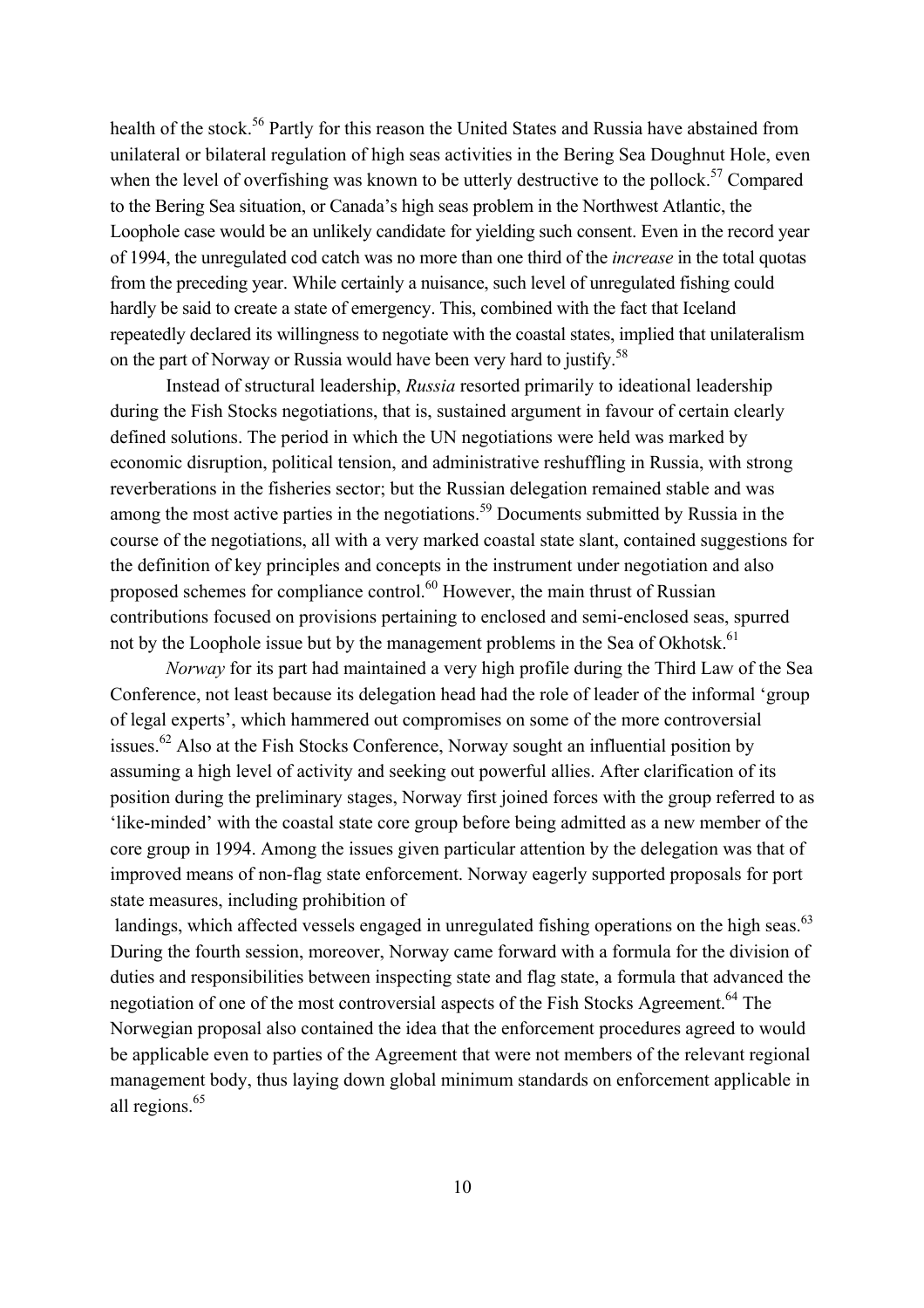In *summary*, compared to some of the other regional straddling stocks issues, such as that of the Northwest Atlantic and in a more restricted sense that of the Sea of Okhotsk, the high seas problem in the Barents Sea had scant impacts on the Fish Stocks Conference.<sup>66</sup> The failure to reach agreement at regional levels before 1999 implied that there was no material linkage to be drawn from the Loophole dispute into the evolving UN Fish Stocks Agreement. The relative strength of the major bargaining blocs was largely unaffected. Nor did the Loophole issue provide sufficient urgency to prompt structural leadership in the form of unilateral measures on the outer edge of international law. And finally, most of the rather moderate entrepreneurial and ideational leadership provided by the parties to the Barents Sea dispute was only loosely related to the specifics of the Loophole case.

# **3 The Fish Stocks Agreement and governance of the Loophole fisheries**

When discussing whether and how the Fish Stocks Agreement influences the management situation in the Barents Sea, the three main tasks of fisheries management come into focus – science, regulation, and compliance enhancement.<sup>67</sup>

# *3.1 Scientific practices*

The science problem of fisheries management is to generate high-quality, consensual assessment of stock dynamics and translate such knowledge to practical regulatory advice. Today, Norwegian-Russian scientific cooperation, nested within the broader cooperation under the International Council for the Exploration of the Sea (ICES), ensures that the Barents Sea stocks are comparatively well covered with respect to scientific investigation.<sup>68</sup> An elaborate reporting system has traditionally formed the backbone of the data input, but as the incentive to under-

 report catches has gradually grown, fisheries-independent analysis has gained in importance. Cooperative Norwegian-Russian survey programmes are elaborated and implemented each year, ensuring inter-calibration of measurement and data processing for the entire ecosystem.<sup>69</sup> Regarding the Loophole, coastguard vessels from the two coastal states, and at times even from Iceland, maintained a presence in the area throughout the years of large-scale fishing, allowing rough estimates of the amounts taken by foreign vessels. In addition, Iceland published data concerning domestic landings from the Loophole. Icelandic catch statistics have also included the harvest from vessels under Icelandic ownership but which were flying flags-of-convenience, presumably an attempt to accumulate some track level of fishing in the area.

If implemented in the Barents Sea, the Fish Stocks Agreement will only moderately affect the scientific aspect of fisheries management. Firstly, the general provision that high seas conservation measures shall be based 'on the best scientific evidence available to the States concerned' is already found in the Law of the Sea Convention,<sup>70</sup> although also specified somewhat in the Fish Stocks Agreement.<sup>71</sup> Secondly, the 1975 Agreement that underpins the Norwegian-Russian Commission already emphasized that decisions were to be based on the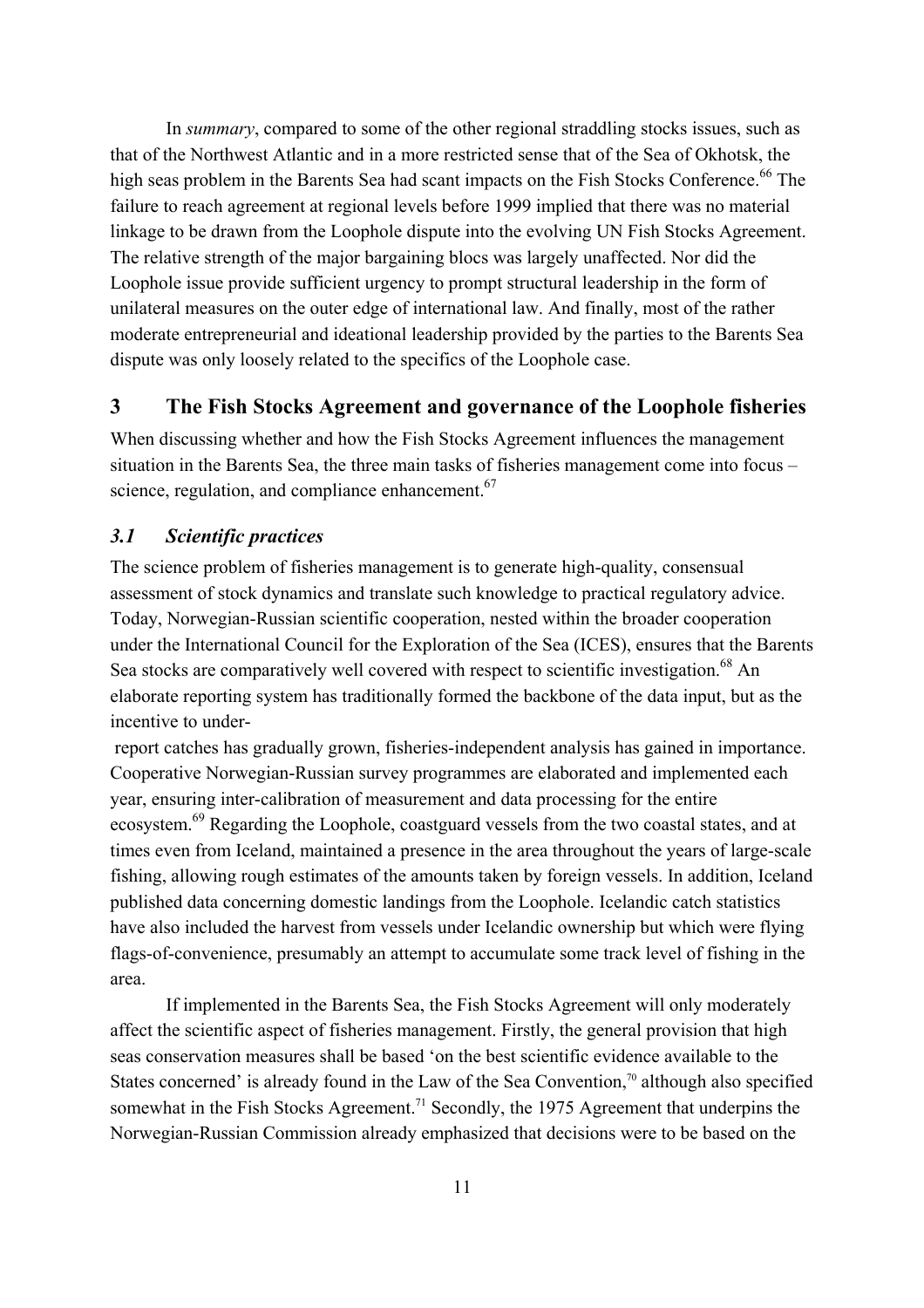best available scientific knowledge,<sup>72</sup> and in this respect the Icelandic regulatory process is no different. The generation and sharing of data required by the Fish Stocks Agreement is already met by all the states engaged in the Barents Sea fisheries through their cooperation in ICES, or, in the Norwegian-Russian case, through their even more elaborate bilateral scientific linkages. The compilation instructions of Annex I of the Agreement make some procedural adjustments necessary, but in the Norwegian context the additional work associated with this compilation of data is not expected to exceed two man-years.<sup>73</sup>

Another relevant component of the Agreement is the elaboration of the precautionary approach to management.<sup>74</sup> Since 1998, the scientific component of the Barents Sea management regime has established precautionary reference points for the shared stocks, including cod, as called for by the Agreement.<sup>75</sup> Such reference points, corresponding to the state of the stock and of the fishery, are intended to guide fisheries management decisions.<sup>76</sup> Whereas defining precautionary reference points is an extension of, rather than a deviation from, existing scientific practices in the Barents Sea, the additional research implied by implementing this provision for all commercial stocks in the region has not been estimated.<sup>77</sup>

In short, the substantive and operational elements of the Fish Stocks Agreement concerning generation of scientific knowledge broadly confirm the existing provisions in the bilateral regime. While some minor

 adjustments in the compilation of data and the setting of precautionary reference points imply some additional work for the scientific organizations, the scientific aspect of Loophole management will be scarcely affected by the Fish Stocks Agreement.

## *3.2 Means of regulation*

Potentially far more influential than the science provisions are the substantive and operational provisions in the Fish Stocks Agreement that considerably strengthen the duty of user states to cooperate on the establishment of conservation and management measures regarding straddling stocks. At a general level, the framework for this obligation was already established by the 1982 Law of the Sea Convention.<sup>78</sup> The Fish Stocks Agreement specifies this obligation by stipulating that where a regional management regime has the competence to regulate harvesting of straddling stocks, only states that join the regime or adhere to its conservation and management measures shall have access to the fishery.79 The application of this rule to the Loophole situation has proved to be a matter of contention. Whereas the coastal states argued that the Norwegian-Russian Commission with its allocation of coordinated third-party quotas is the appropriate mechanism for ensuring such cooperation, Iceland held that other users also have a right to be included in decision-making regarding the size and division of the Loophole harvest. The Fish Stocks Agreement provides that the terms for participation in a regional management regime shall not preclude states with a 'real interest' in the fisheries concerned.<sup>80</sup> The relative openness to new participants implied here was among the victories achieved by the distant water fishing nations during the Fish Stocks Conference<sup>81</sup>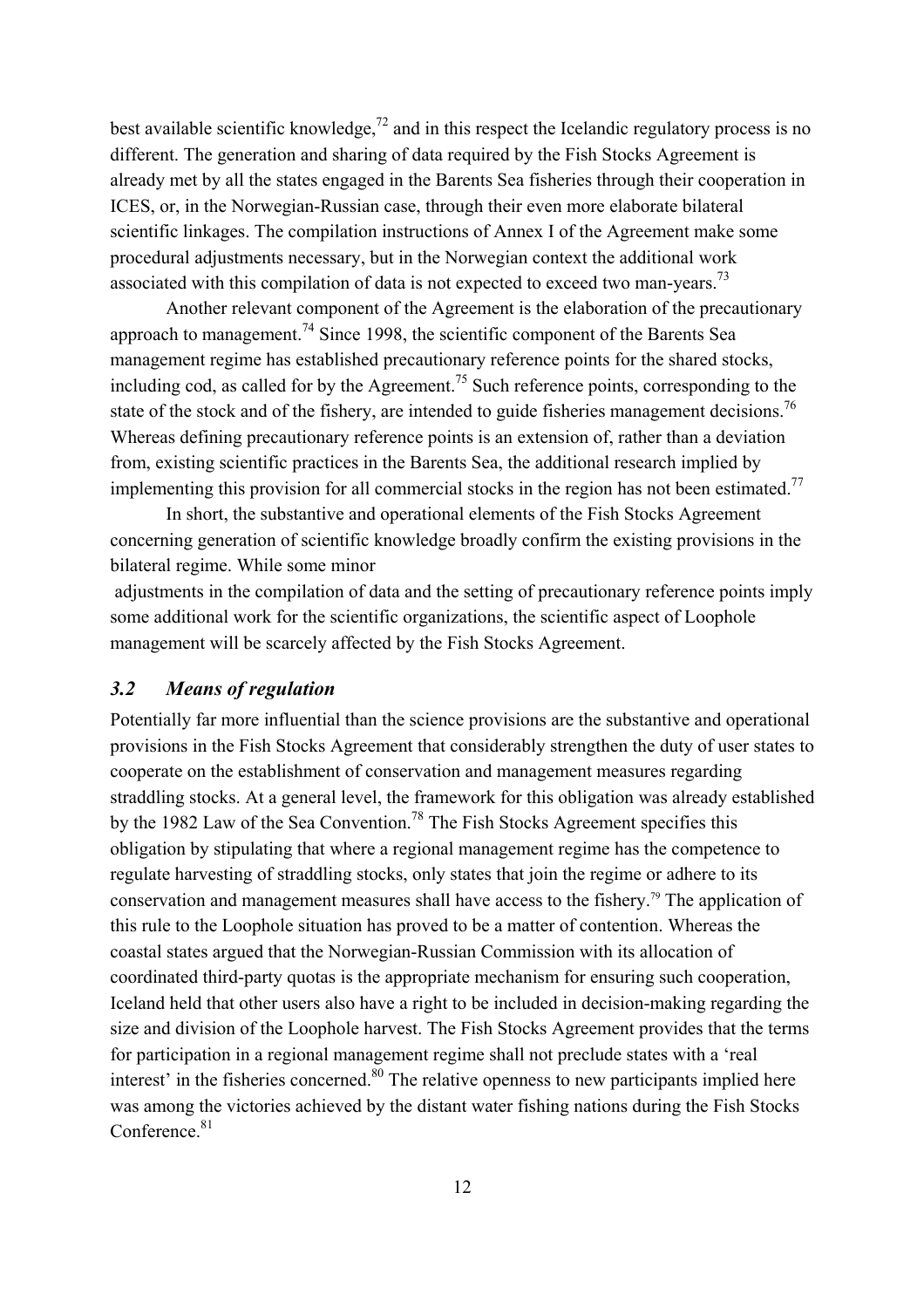It would be a simplification to argue, as some authors do, that it follows from the Fish Stocks Agreement that after cod became available in the Loophole, the Norwegian-Russian Commission was no longer the appropriate as a body for management of this stock and that regulative decisions should be transferred to the North-East Atlantic Fisheries Commission.<sup>82</sup> Firstly, it was very important to the Norwegian delegation during the Conference that the Fish Stocks Agreement directed states to pursue cooperation '*either directly* or through appropriate subregional or regional fisheries management organizations or *arrangements.*' 83 The bilateralist Barents Sea regime, with its Norwegian-Russian Commission and cluster of external agreements with other user states, is clearly such an 'arrangement': in conjunction these regime components provide a decision-making mechanism (the bilateral Commission) that generates overall regulative measures that (1) pertain throughout the stock's migratory range, including the high seas, and (2) are recognized by third-parties (confirmed in annual agreements).  $84$  Secondly, an assessment of the relative appropriateness of this arrangement and a broader decision-making system would require careful attention to the question of which regime would provide the most powerful means to realize the broader objectives of the Fish Stocks Agreement. In practical terms, this latter question can be dealt with by investigating the relative strength of the present bilateralist regime and the North-East Atlantic Fisheries Commission in meeting the three tasks of management – science, regulation, and compliance control. While a thorough comparative exercise is beyond the scope of this chapter, some parameters can be specified without difficulty.

The centrality of ICES in both regimes suggests that the level of *scientific* problem solving would be roughly similar. The *regulatory* task, however, would clearly be more complicated if placed within the NEAFC framework, by the participation of a larger number of states and the fact that binding recommendations would require a two-thirds majority.<sup>85</sup> NEAFC's record in seeking to overcome this difficulty in the case of oceanic redfish, the only straddling stock managed largely by that organization, is not reassuring. Only in 1996 did the Commission agree on quantitative restrictions for this species, despite considerably higher fishery pressure than what was recommended by ICES during the preceding five years. And when the Commission did finally agree on quantitative restrictions, the TAC was set higher than any previous annual harvesting.<sup>86</sup> In addition, states that do not approve of the recommendation may file an objection and thus avoid being bound by it. $87$  On the other hand, broadening participation in decision-making would be one way of accommodating determined newcomers in a less conflictual manner than demonstrated in the Loophole case throughout the 1990s. In terms of high seas *enforcement*, NEAFC has recently established a Scheme of Control and Enforcement that mirrors the relevant provisions of the Fish Stocks Agreement, as well as a Scheme to promote compliance by non-members.<sup>88</sup> Port state measures, especially the prohibition of landings of fish taken without a quota, have been used under the bilateralist Barents Sea regime as well, accompanied by the blacklisting of vessels with a history of unregulated fishing. The main approach, however, is to direct non-coastal state vessels to national waters where the full range of coastal state enforcement measures are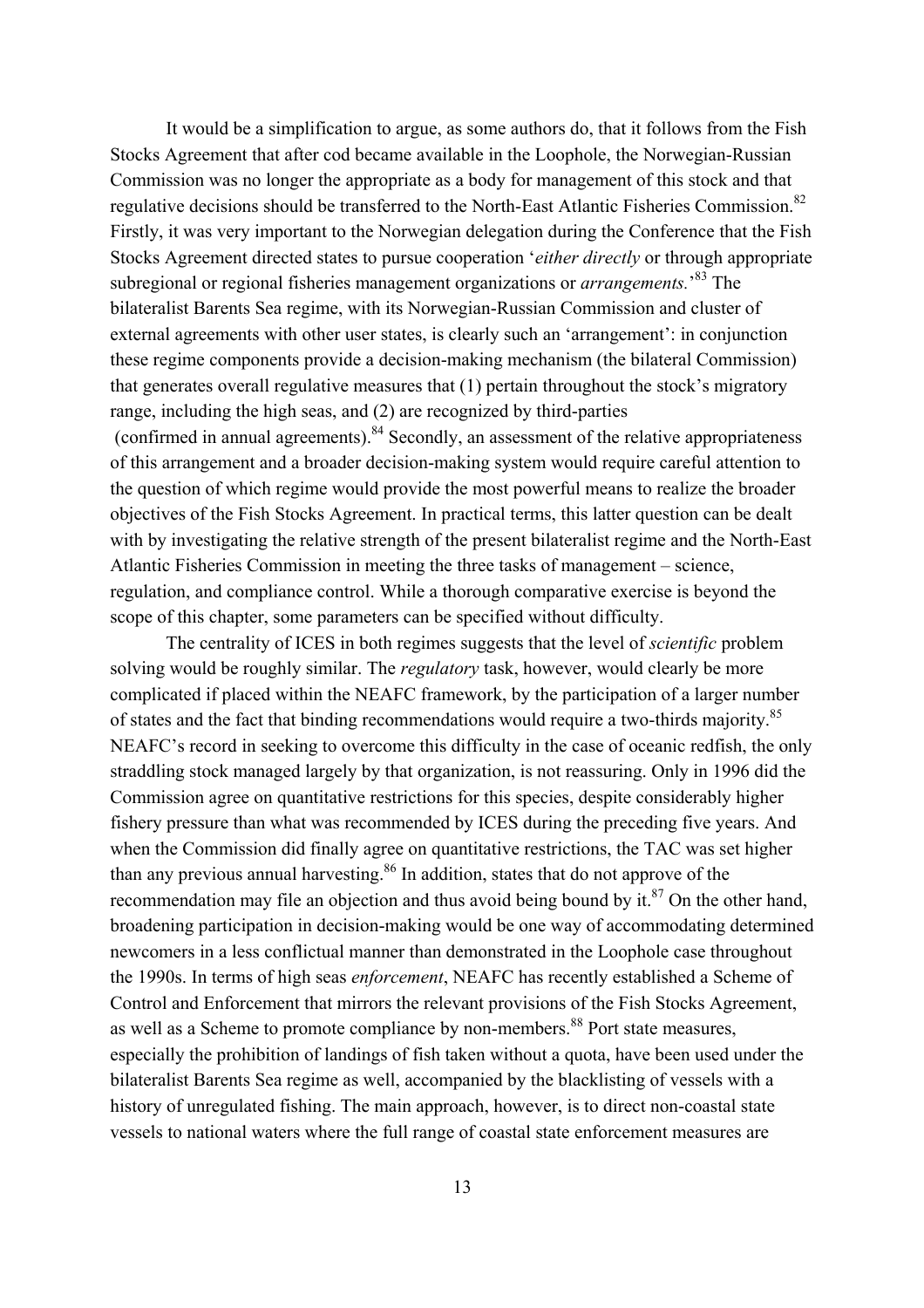permitted, including inspection, detention, and legal prosecution. Whereas this latter approach is quite powerful today, it works only as long as access to national zones is more attractive than exploitation of high seas resources.

This brief discussion shows that there is little to suggest that NEAFC would have been able to more effectively address the high seas management of cod in the region throughout the 1990s than the arrangement centred on the Norwegian-Russian Fisheries Commission.<sup>89</sup> Science

 would have been unaffected; regulation would likely have been complicated by more participants, several of whom do not engage in the Barents Sea cod fishery; and while NEAFC's enforcement scheme provides for inspection and detention on the high seas, these provisions were not in place before the Loophole fishery had been curbed by the declining availability of fish and the inclusion of Iceland into the Barents Sea regime. Two circumstances will determine the stability of this conclusion: firstly, the share of the stock that is fishable on the high seas; and secondly, the number of states that are unprepared to accept the primacy of the coastal states inherent in the bilateralist regime. Presently, both of those circumstances are favourable to *status quo*.

On the whole, the normative influence of the Fish Stocks Agreement on the operational side of the Barents Sea fisheries regime has been to increase pressure on all user states to find cooperative solutions on conservation and management. With the passing of time, Iceland's acquirement of a catch record in the region made it steadily harder for the coastal states to maintain that this country had no legitimate place at the negotiations table regarding Loophole management. At the same time, the operational requirements laid down by the Fish Stocks Agreement are broad enough to also embrace the bilateralist arrangement of the present Barents Sea fisheries regime, as long as the regime provides an opening for states with a real interest in regional harvesting.

#### *3.3 Norms of management*

The typical regulatory task of fisheries management regimes is twofold; measures shall ensure long-term conservation of stocks and allocate the benefits derived from resource use in an agreed manner. Regarding the first aspect, an important substantive component of the Fish Stocks Agreement is the principle of *compatibility* between conservation and management measures adopted for areas under national jurisdiction and for high seas area adjacent to these areas.90 In the Barents Sea context, it was decisive to the coastal states that this matter was resolved by echoing the differentiation made in the Law of the Sea Convention between highly migratory stocks on the one hand and straddling stocks on the other. For highly migratory fish stocks, measures taken internationally would apply also in waters under national jurisdiction; for straddling stocks, international measures would apply to the high seas area only.<sup>91</sup>

Another salient component of the Fish Stocks Agreement is the detailed elaboration of the *precautionary* approach, i.e., that preventive measures be taken when threats of serious or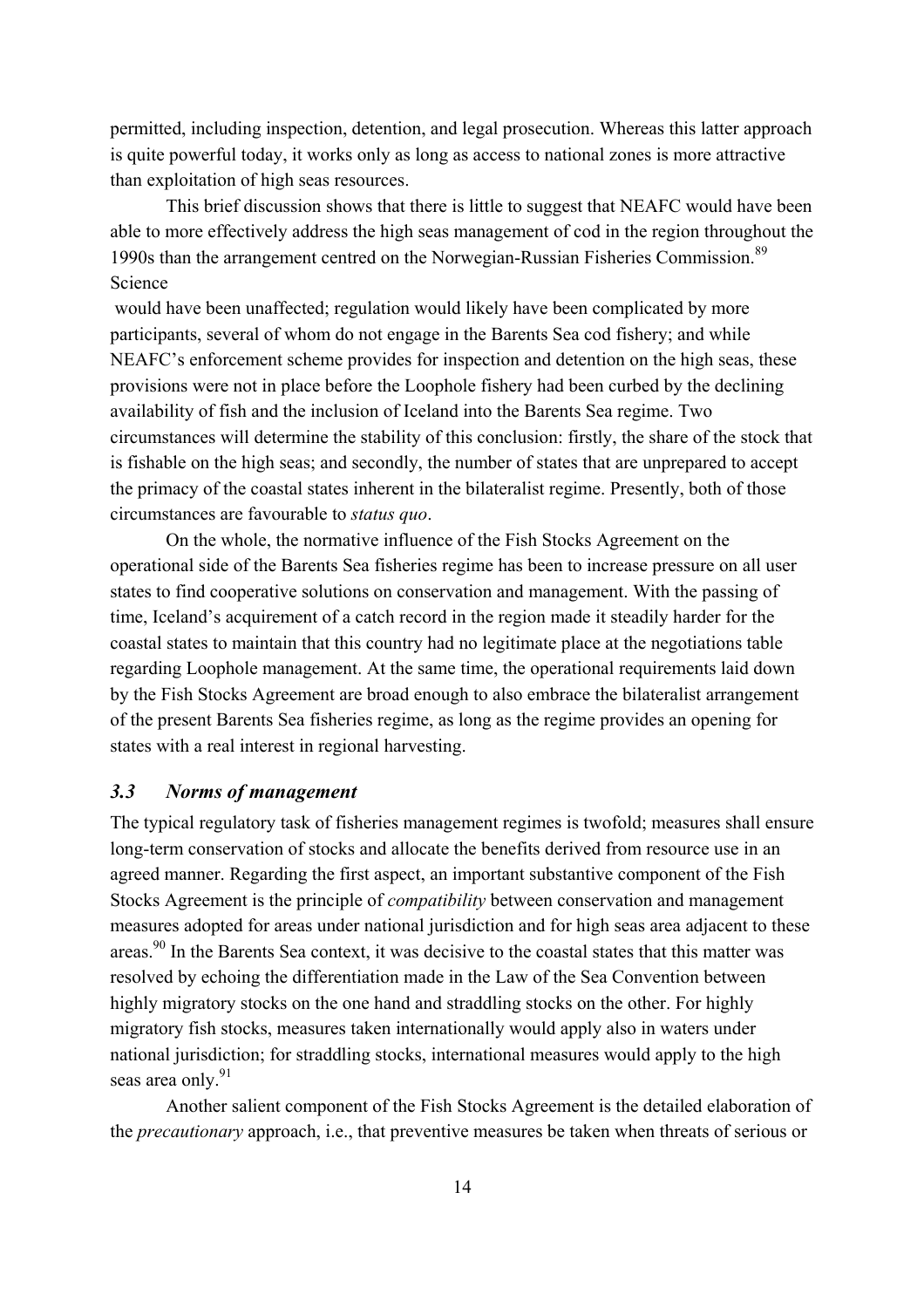irreversible damage exist, even in the absence of full scientific certainty.<sup>92</sup> In the past, scientific uncertainty has often been used as a reason for postponing or failing to take conservation

 measures. Whereas the Norwegian-Russian agreements, which form the core of the Barents Sea regime, make no explicit mention of a precautionary approach, the concept had made its way into regional management practice well before the adoption of the Fish Stocks Agreement. The principle of erring on the side of the fish stock whenever there is scientific uncertainty about its ability to replenish itself has to a considerable extent been followed since the 1989 near-collapse of the Barents Sea cod stock. Throughout most of the 1990s, the Norwegian-Russian Commission tended to opt for quota levels toward the lower end of the ranges recommended by ICES.<sup>93</sup> Iceland, the main challenger to the legitimacy of the bilateral Commission in managing the Loophole fishery, has similarly been careful to emphasize that its own harvesting behaviour in the region has indeed been responsible. When the advisory body of ICES in 1997 recommended substantial reductions in the Barents Sea cod quotas, the Icelandic Minister of Fisheries stated that Iceland would consider a reduction of harvesting in the area and that Iceland had always been ready to take the overall condition of the fish stock into consideration.<sup>94</sup> Both in 1995 and 1996, an Icelandic Coast Guard vessel was sent to assist and monitor the activities of Icelandic fishing vessels.<sup>95</sup>

This is not to argue that the elaboration of the precautionary approach in the Fish Stocks Agreement has had no impact on regional management practices. In response to the Agreement, ICES established a Study Group on the Precautionary Approach to Fisheries Management; and in 1997, a report was issued that elaborated upon the implications of this approach for the technical and advisory work of the ICES.<sup>96</sup> The following year, this procedure was implemented in the recommendation offered on cod by the application of a safety margin larger than that of earlier years.<sup>97</sup> Despite this development, the health of the cod stock has deteriorated in recent years.<sup>98</sup>

The precautionary approach is part of a broader set of principles of responsible fishing that includes science-based decisions, biodiversity protection, and ecosystem awareness.<sup>99</sup> Like compatibility and precaution, these general principles are applicable not only on the high seas but also within national zones.<sup>100</sup> The *ecosystem* approach is reflected in the longstanding bilateral multispecies modelling effort that focuses on cod-capelin interactions and is based on an extensive stomach analysis programme covering the entire ecosystem.<sup>101</sup> The simplicity of the Barents Sea ecosystem, where there are few species at each level of the food chain, make the plankton-eating herring and capelin particularly vital as links between the primary production in the region and species at higher trophic levels. Despite the rapid recovery first of capelin and then of herring in the early 1990s, low-end quotas were agreed to for the pelagic fisheries in those years; this reflected the multispecies premise that these species comprise an important part of the diet for cod, which economically is the most significant fish in the Barents Sea.<sup>102</sup> Efforts to implement an ecosystem approach in the management of marine living resources are influenced not only by international fisheries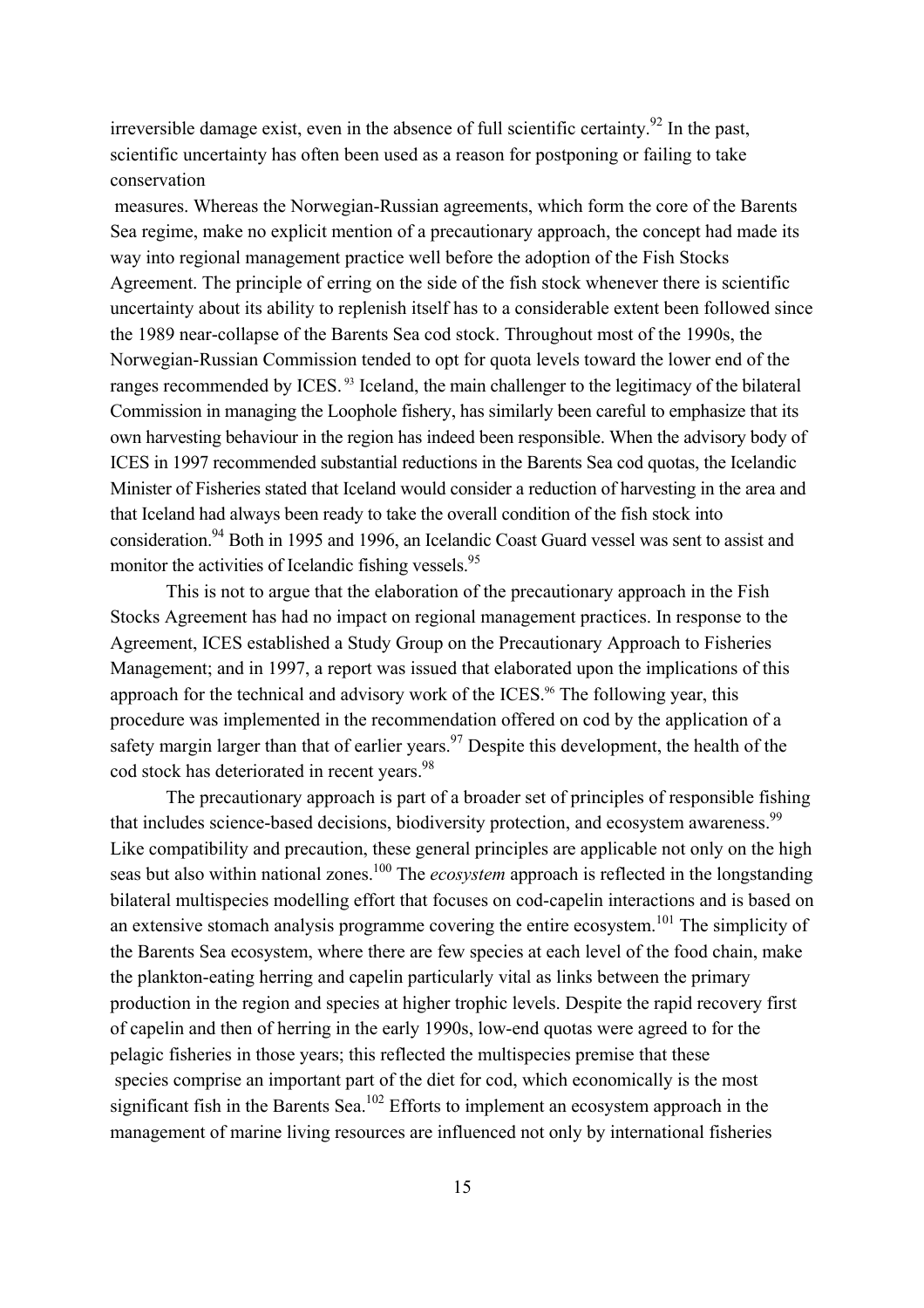agreements but also by work under the UN Convention on Biological Diversity, the UN Commission on Sustainable Development, and a series of regional environmental agreements.103

To sum it up, the general management principles elaborated upon by the Fish Stocks Agreement have largely confirmed management practices that were already well underway in the Barents Sea region. For straddling stocks, the compatibility principle laid down by the Agreement retained the asymmetry between EEZs and high seas areas established by the 1982 Law of the Sea Convention. Furthermore, parties to the Loophole dispute regarded the provisions for a precautionary approach and ecosystem management as unproblematic because stricter domestic provisions were already in place.<sup>104</sup> The more recent precautionary quotas for cod suggest that the potential of this concept to influence management was somewhat larger than anticipated.

## *3.4 Allocation of quotas*

The matter of quota allocation tends to be a highly controversial aspect of fisheries management, and the Loophole dispute is no exception in this regard. Whereas in 1995 the coastal states bowed to the principle of an Icelandic quota, the three parties went through four years of on-and-off negotiations before agreement could be reached on the appropriate size of the quota. Among the main assets held by the coastal states was access to their EEZs, and as catches in the Loophole declined, the value of that asset rose.

The most relevant part of the Fish Stocks Agreement in this context is Article 11, which lays down criteria to be considered when states determine the extent of participatory rights for newcomers to a fishery. Arguably, there is a fairly good fit between some of these criteria and the *leitmotif* of the coastal state argument that the stock is already fully utilized and belongs to states that have historical track records in the area, manage the stock throughout its migration area, and govern the predominant part of the stock's migratory range.<sup>105</sup> The Agreement highlights 'the status of the straddling fish stocks...and the existing level of fishing effort in the fishery', as well as 'the respective interests, fishing patterns and fishing practices of new and existing members or participants'.106 Furthermore, Article 7 obliges states negotiating high seas measures that are compatible with those of the coastal states to take into account not only the 'biological unity and other biological characteristics of the stocks...

 including the extent to which the stocks occur and are fished in areas under national jurisdiction' but also the 'respective dependence...on the stock concerned'.<sup>107</sup>

On the other hand, the criterion emphasizing 'the needs of coastal fishing communities which are dependent mainly on fishing for the stocks' could play into several hands in the Loophole dispute.<sup>108</sup> And we noted in section 3.3 that the provision that negotiators should take into account 'the needs of coastal States whose economies are overwhelmingly dependent on the exploitation of living marine resources' is the final version of a proposal that would have favoured Iceland in the Loophole dispute had it not been modified by the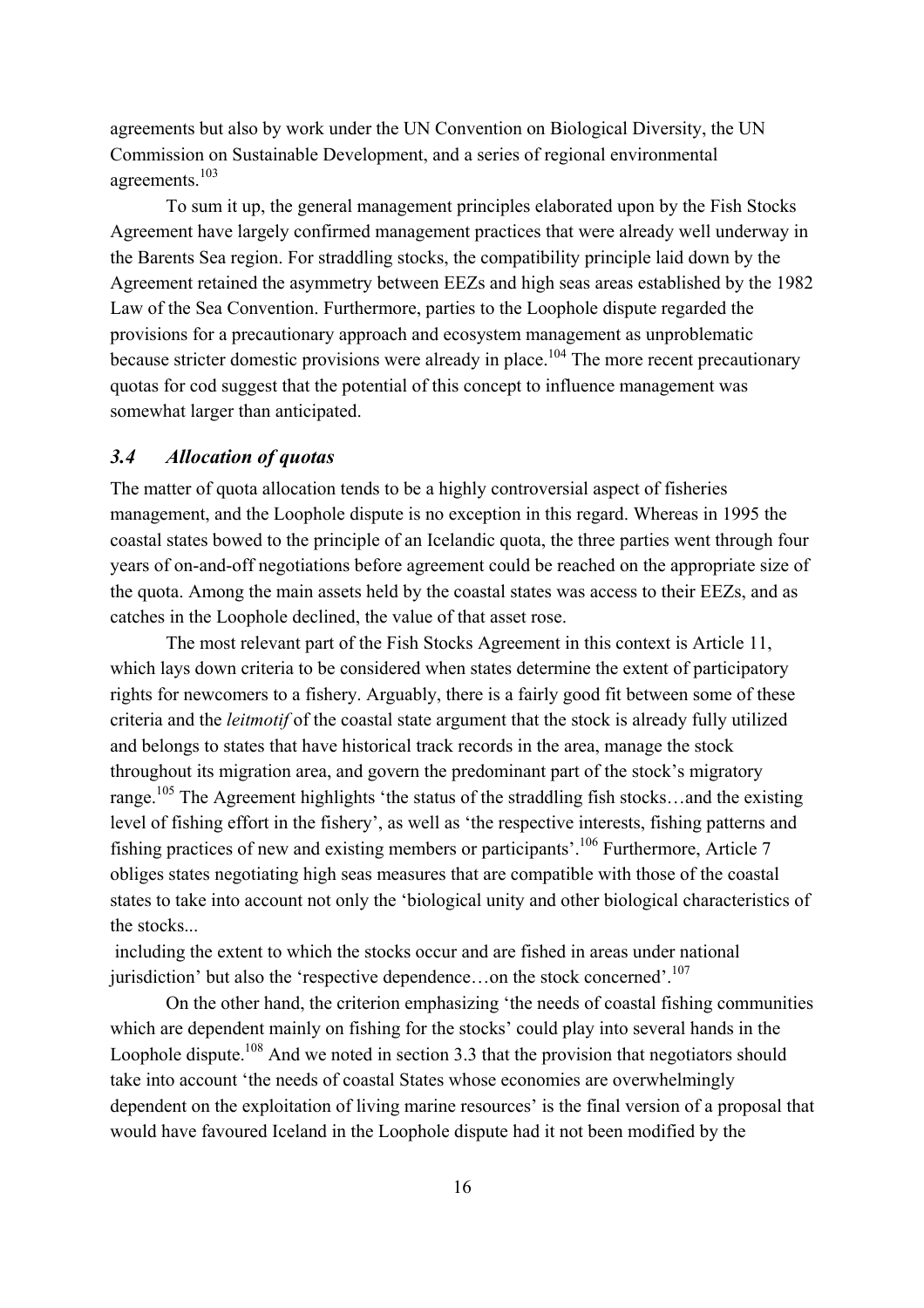insertion of the word 'coastal'.109 All things considered, by providing a list of six criteria without internal priority, Article 11 is too vague to close discussions on allocation and the Fish Stocks Agreement only scarcely affected the allocative negotiations over Loophole cod.

#### *3.5 Compliance control*

It is the the third task of regional management, that of enforcing compliance with conservation measures in the Barents Sea, that has the greatest potential for being affected by the Fish Stocks Agreement. In this discussion, the elaboration of port state measures and the rules for non-flag state inspection and detention on the high seas are especially relevant.

The *port state measures* provided for in the Fish Stocks Agreement were strongly supported by Norway during the negotiation of that Agreement. These include the right to inspect vessels that are voluntarily in port and, if violations are revealed, to prohibit landing and transshipment.<sup>110</sup> Already by 1994, Norway had banned the landing of unregulated Loophole catches, a measure that highlights an interesting type of interplay between international resource management regimes and those aiming at liberal trade practices among states.<sup>111</sup> It has been argued, for instance, that the port state provisions of the Fish Stocks Agreement may conflict with rules under the General Agreement on Tariffs and Trade,<sup>112</sup> and in the Barents Sea context, the regional regime that is based in the Agreement on an European Economic Area may also may be relevant. Both at global and regional levels, trade agreements typically require that such measures are applied in a non-discriminatory manner. As long as these circumstances are met, the Fish Stocks Agreement undoubtedly provides normative confirmation to the port state measures that have been taken in the region because parties to the Agreement have explicitly accepted landing prohibitions whenever inspections by the port state have 'established that the catch has been taken in a manner which undermines the effectiveness of subregional, regional or global conservation and management measures on the high seas.'<sup>113</sup>

In terms of *inspection* and *detention*, the Fish Stocks Agreement significantly modifies the traditional high seas compliance regime under international law, which is centred on flag state enforcement. Drawing largely upon a previous FAO instrument, the Agreement strengthens the responsibility of the flag state to monitor and enforce conservation measures.114 In addition, the Agreement provides procedures for involvement of non-flag states in cases where the flag state fails to comply with the specified obligations. The regional enforcement scheme that is envisaged by the Agreement includes reciprocal inspection rights on the high seas and, in cases where the flag state is unable or unwilling to act on severe violations, ultimately the right of to bring the vessel to port.<sup>115</sup> So far, such provisions have not been incorporated into the agreements that Norway and Russia have drawn up with non-coastal user states to manage the Loophole fisheries. Instead, other user states are largely obliged to conduct their harvesting inside the EEZs.<sup>116</sup> This solution may become unstable, as noted earlier, if the share of the stock that is fishable on the high seas were to grow significantly, as it did in the early 1990s. A resumption of unregulated harvesting on a large scale in the Loophole would call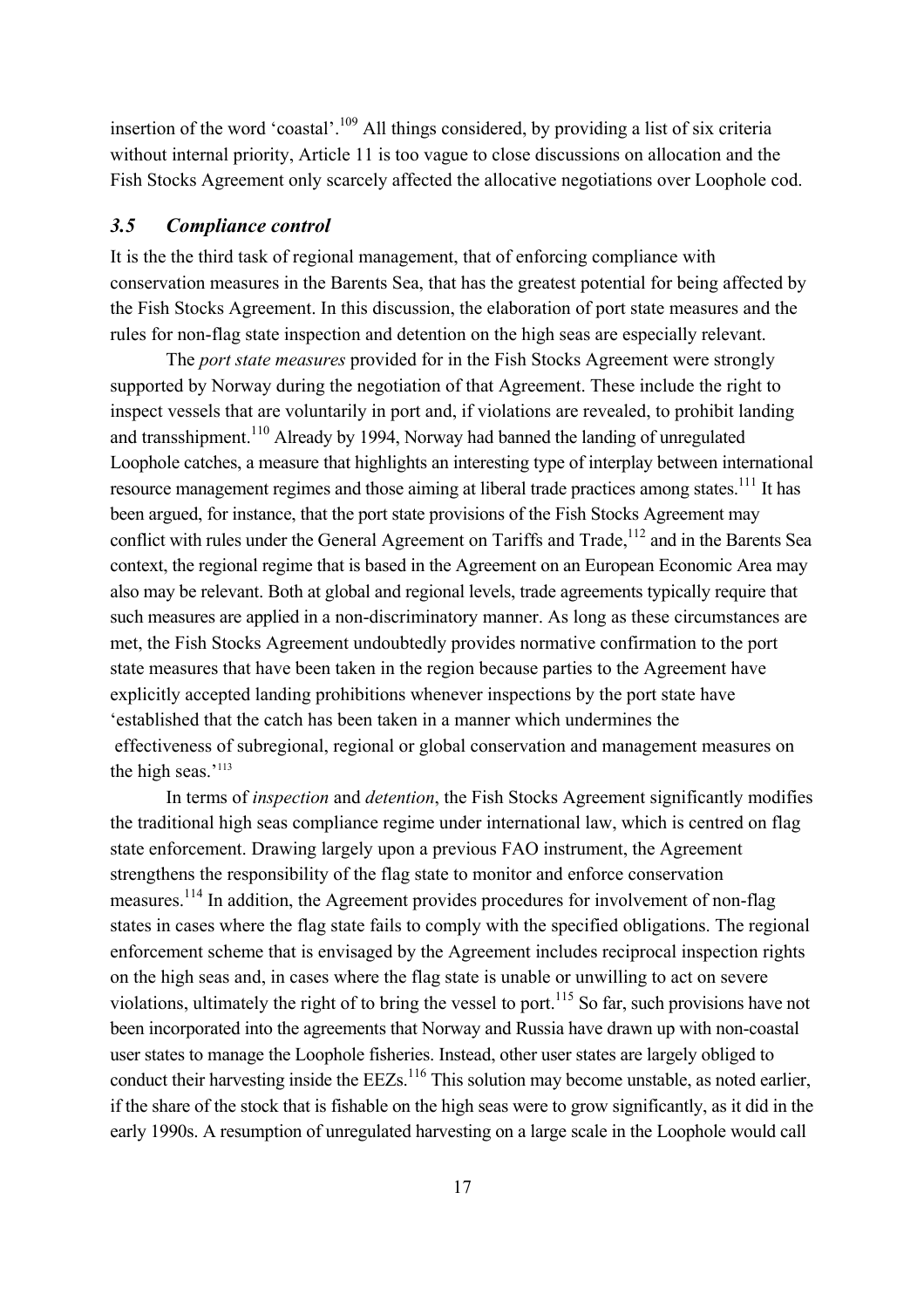for either an elaboration of procedures for high seas boarding and inspection within the bilateralist regime or an application of the already existing Scheme of Control and Enforcement under NEAFC. The latter option would imply that NEAFC also be involved to a greater extent in the regulatory process; $^{117}$  and both options would draw heavily on the enforcement provisions of the Fish Stocks Agreement.

In *summary*, if the bilateralist regime were again to be challenged by considerable high seas harvesting, the Fish Stocks Agreement would provide a broader and more powerful set of compliance mechanisms than has hitherto been available. Regional port state measures, such as the prohibition of landings of catches taken in defiance of international regulations, is validated by the Agreement, and the legal and political basis for elaboration of an intrusive enforcement system involving action by non-flag states is much stronger than was the case prior to adoption of the Agreement.

# **4 Conclusion**

Six years of significant, unregulated harvesting took place before the Loophole dispute was settled by a trilateral agreement involving the two coastal states, Norway and Russia, and the main distant water challenger, Iceland. During the negotiation of the Fish Stocks Agreement, the Loophole challenge galvanized Norway's and Russia's allegiance with the coastal state bloc, whereas Iceland's engagement in this fishery motivated this state to move from active participation in the coastal state core group to a more mixed position.

The bilateralist Barents Sea fisheries regime, centred on the Norwegian-Russian Fisheries Commission, has had only moderate impact on efforts to cope with the Loophole problem. Some harmonization of coastal state measures has occurred. Coordinated diplomatic pressure has been exerted on relevant distant water fishing states, and requirements to limit activities in high seas areas have been included in their accords with other user states.

The potential influence of the Fish Stocks Agreement on the high seas fisheries problem in the Barents Sea differs from one aspect of management to another. The generation of scientific knowledge will be little affected. Regarding regulation and compliance control, however, the Fish Stocks Agreement places much greater pressure on all the user states to reach agreement on coordination of adequate measures. On the question of allocation, the provisions in the Fish Stocks Agreement which lay out criteria for newcomers' access to a regulated high seas fishery, lend themselves to regional application, but they fail to clarify the balance among the criteria involved. A regional solution could only be achieved through negotiations that were shaped largely by the relative need of the parties to reach an agreement; when the availability of cod in the Loophole diminished in the second half of the 1990s, the bargaining position of the coastal states improved. Finally, the provisions in the Fish Stocks Agreement that sets global standards for compliance control schemes under regional management regimes strengthen considerably the basis for effective enforcement of high seas conservation and management measures in the Barents Sea.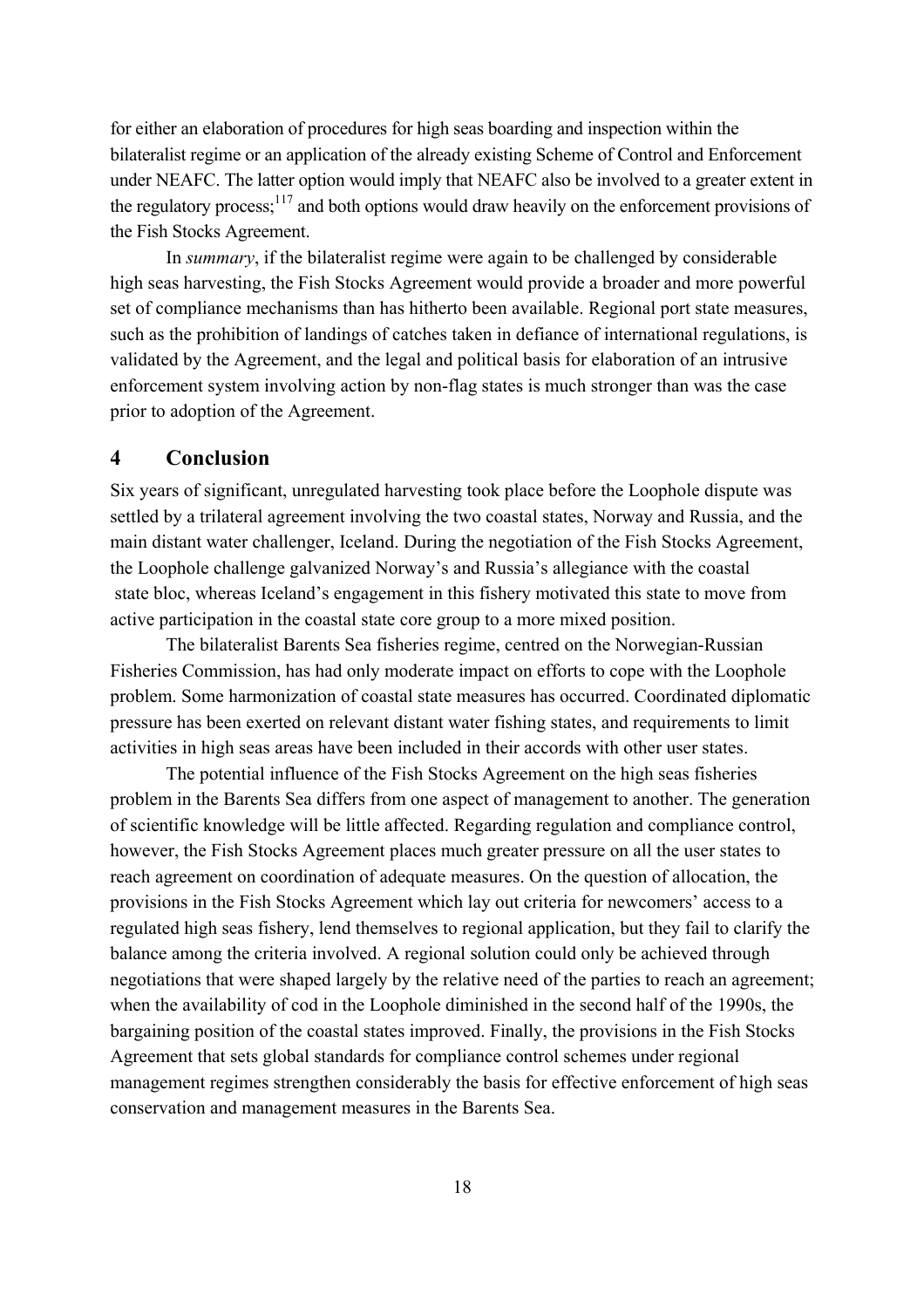\* Very helpful comments are appreciated from David Balton, Kjell Olav Gammelsæter, Alf Håkon Hoel, Tore Henriksen, Geir Hønneland, Geir Ulfstein, Davor Vidas, and Johàn Williams. <sup>1</sup>

 $^1$  Agreement for the Implementation of the Provisions of the United Nations Convention on the Law of the Sea of 10 December 1982 relating to the Conservation and Management of Straddling Fish Stocks and Highly Migratory Fish Stocks (1995); 34 *ILM* 1547. <sup>2</sup>

 $2$  The North-East Atlantic Fisheries Convention (1959) was superseded by the Convention on Future Multilateral Cooperation in North-East Atlantic Fisheries (1980); *OJ*, L227 (1981) (hereinafter NEAFC Convention), covering the remaining high seas areas in the region.

<sup>3</sup> Russia is the legal successor of the Soviet Union in these agreements. According to Russia, the Treaty concerning Spitsbergen (1920) (2 *LNTS* 2) is also a part of the Barents Sea fisheries regime, but this is denied by Norway. This Treaty gives sovereignty over Svalbard to Norway with some specified limitations. The Norwegian view, shared only by Canada and Finland in principle but widely accepted in practice as regards fisheries, is that these limitations, including an obligation not to discriminate against foreigners in certain issue areas, is limited to the onshore areas and territorial waters and does not concern the EEZ; R. R. Churchill and G. Ulfstein, *Marine Management in Disputed Areas: The Case of the Barents Sea* (London: Routledge, 1992).

<sup>5</sup> *Ibid*, Art. III. <sup>6</sup>

 Overenskomst mellom Regjeringen i Kongeriket Norge og Regjeringen i Unionen av Sovjetiske Sosialistiske Republikker om gjensidige fiskeriforbindelser (1976), *OMFM* (1977), 974.

 $\frac{7}{7}$  The disputed maritime area is located between a median line drawn from the territorial boundary (and favoured by Norway) and the sector line (favoured by Russia). The 'adjacent area', which is considerably larger than the disputed area, is usually referred to as the Grey Zone; 'Avtale mellom Norge og Sovjetunionen om en midlertidig praktisk ordning for fisket i et tilstøtende område i Barentshavet' (1977), *OMFM* (1977), 436. <sup>8</sup> <sup>8</sup> Based in reciprocal access agreements, the European Community, the Faroes, Greenland, and Iceland presently have fishing rights in specified national zones in the Barents Sea. In addition, and based on historical fishing, Poland has certain quotas in Norway's EEZ and in the Svalbard zone; and on similar grounds, Canada, Estonia,

and Lithuania are granted access to the shrimp fishery in the Svalbard zone; Report to the Storting, Norway, *St.meld.* 11 (1997-98), Sec. 3; a broader discussion is found in *St.meld.* 49 (1994-95).

<sup>9</sup> On the distinction between bilateralism and regionalism, see the Conclusions.<br><sup>10</sup> Daily News of Iceland (online at www.icenews.is/), 3 November (1995).

<sup>11</sup> The catch had been around 1,100 metric tonnes; *Daily News of Iceland*, 17 November (1995).<br><sup>12</sup> Materials of the Norwegian Coast Guard, on file with the author. As the Coast Guard cannot require catch reports or on-board inspections in international waters, estimations of catches are largely based on visual observation from Coast Guard vessels operating in the area and are therefore somewhat imprecise. 13 See the discussion by Vukas and Vidas, Ch. 2.

<sup>14</sup> A proposal for such exercises as a means of dealing with unregulated fishing in the Loophole was put forward in *Krasnaya Zvezda*, the newspaper of the Russian Ministry of Defence, in June 1996, but the proposal was subsequently rejected by a spokesman for the Russian Navy; *Aftenposten* (Oslo; online at www.aftenposten.no), 20 June (1996), 9. In the Sea of Okhotsk Peanut Hole, Russian military exercises and weapons testing were conducted prior to negotiating with a group of distant water fishing nations on the terms for their abstention from<br>high seas fisheries outside Russia's EEZ: Oude Elferink. Ch. 6.

<sup>15</sup> 'Protokoll fra den 22. sesjon i Den blandete norsk-russiske fiskerikommisjon' (1993), 14-5, available from Ministry of Fisheries, Oslo.

16 'Avtale mellom Norge og Grønland/Danmark om gjensidige fiskeriforbindelser' (1992), *OMFM* (1994), 1500. In the EC case, high seas activities are not mentioned explicitly in the relevant bilateral agreements; Agreement on Fisheries between the European Economic Community and the Kingdom of Norway (1980), *OJ* L226/48 (1980); and Agreement in the Form of an Exchange of Letters between the European Community and the Kingdom of Norway Relating to the Agreement on Fisheries between the European Communities and the

Kingdom of Norway (1992), Proposition to the Storting, Norway, *St.prp.* 102 (1991-92).<br><sup>17</sup> Norway, Ministry of Fisheries, 'Felles norsk-færøysk pressekommuniké om kvoteavtalen for 1996', *Press*<br>*Release* 23 February 199

<sup>18</sup> In 1991, after reaching agreement on the contents of the Framework agreement that was adopted the following year, negotiations between Norway and Greenland on an annual quota broke down, allegedly over Greenlandic linkage of Loophole engagement and quotas from Norway; Bjarne Myrstad of the Norwegian Ministry of Fisheries cited in *Fiskaren* (Bergen), 23 August (1991).

<sup>19</sup> Criticism from Norwegian industry on this account is cited in *Fiskeribladet* (Harstad), 5 August (1992), 4.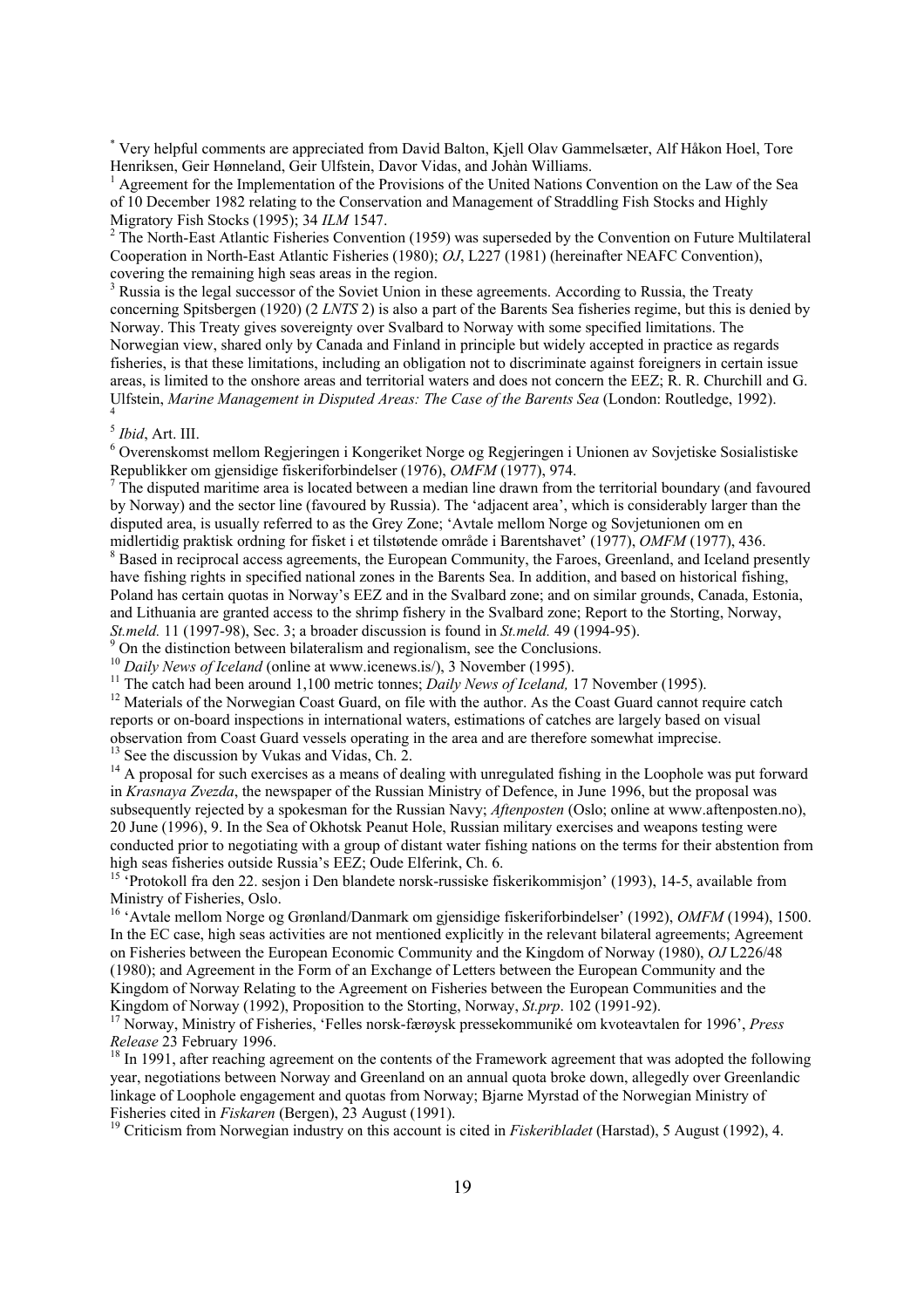<sup>20</sup> Norway's Foreign Minister, Johan Jørgen Holst, cited in Aftenposten, 25 August (1993), 4, after the collapse of informal talks on the matter.<br> $^{21}$  *St.prp.* 74 (1998-99), Sec. 4.

<sup>22</sup> Ibid., Sec. 2.2; on parallel developments under the Northwest Fisheries Organization, Joyner, Ch. 7.<br><sup>23</sup> Daily News of Iceland, 13 and 14 July (1995) (the vessel *Már*) and 22 July (1996) (the vessel *Klakkur*)<br><sup>24</sup> the European Community and its member states and the members of the European Free Trade Association (EFTA); (www.efta.int/docs/EFTA/LegalTexts/EEAAgr&RelAgr/TABLE%20OF%20CONT.AF.pdf). See in particular Art. 20 in conjunction with Protocol 9, and more generally Art. 36 of the Agreement. 25 'Freedom to Provide Services', *EFTA Surveillance Authority: Annual Report 1998*

(http://www.efta.int/structure/SURV/efta-srv.cfm) . Art. 5 of Protocol 9 to the EEA Agreement provides for access to ports and associated facilities but exemption is made for landings of fish from stocks, the management of which is subject to severe disagreement among the parties.

<sup>26</sup> *St.prp.* 73 (1998-99), Sec. 2.2; legislation providing for such blacklisting was introduced in 1994 but not used in practice until 'around 1997'; *ibid.* 

<sup>27</sup> The European Community is granted considerable quotas of several species in the Norwegian EEZ.<br><sup>28</sup> *Aftenposten*, 9 June (1994), 4, reports that two Icelandic vessels were rejected at Norwegian shipyards on such grounds.

<sup>29</sup> Robert Hansen, leader of a regional County Fisherman Association, maintains that shipyards accepting Loophole vessels will be blacklisted; *Nordlys*, 8 June (1994), 12. When it became known that the Faroese branch of the Norwegian oil company Statoil had served Loophole vessels, representatives of several County Fisherman Associations threatened to boycott this company; *Nordlys*, 17 June (1994), 15. <sup>30</sup> *Fiskaren*, 6 May (1994), 5, notes that the Russian Fisheries Minister threatened to sever cooperative relations

with Iceland; and in the 1 July (1994) issue, that the Russian party, encouraged by the Russian Fisheries Committee, had broken industry-level negotiations on direct deliveries to Iceland. According to Icelandic newspapers, Russian authorities again in 1996 suggested to Russian fish companies that they should not sell fish to Iceland if Icelandic vessels reappear in the Loophole; *Daily News of Iceland*, 18 July (1996).<br><sup>31</sup> According to Icelandic imports statistics, Russian landings were somewhat reduced in 1994 compared to the

two preceding years, but they still reached almost 11,000 tonnes; figure reported in *Fiskaren*, 7 March (1995),

15.<br><sup>32</sup> For an analysis of the Doughnut Hole case, see Balton, Ch. 5.

 $33$  In annual Protocols since the 1992 Commission meeting, Norway and Russia pledged to include Loophole activities in the scope of any quota agreements drawn up with non-coastal states; 'Protokoll fra den 22. sesjon i Den blandete norsk-russiske fiskerikommisjon', 13.<br><sup>34</sup> Agreement between the Government of Iceland, the Government of Norway and the Government of the

Russian Federation concerning Certain Aspects of Co-operation in the Area of Fisheries, with Protocols; reproduced in *International Journal of Marine and Coastal Law*, 14 (1999), 484. <sup>35</sup> *Ibid*, Art. 4 in conjunction with Arts. 2 and 3; an important implication of this is that Iceland may not require

fishing rights in the Svalbard zone, which it has in the past. <sup>36</sup> *Ibid*, Arts. 6 and 7.

<sup>37</sup> St.prp. 74 (1998-199), Sec. 2.2.<br><sup>38</sup> Daily News of Iceland, 22 October (1998).<br><sup>39</sup> See, respectively, Kristián Ragnarsson in *ibid.*, 14 April (1999) and Oddmund Bye in Aftenposten, 14 April  $(1999)$ .

 $40$  On those two types of interplay, see the Introduction and the Conclusions.

<sup>41</sup> Agreement between the Government of Canada and the Government of the Kingdom of Norway on Fisheries Conservation and Enforcement (1995; not in force); Proposition to the Odelsting, Norway, *Ot.prp*. 3 (1995-96); also Joint Communiqué on Canada-Norway Reciprocal Enforcement Agreement (*Pressemelding fra Fiskeridepartementet*, 9 January (1995). Oslo: Ministry of Fisheries). 42 Joyner, Ch. 7.

<sup>43</sup> On the role of Iceland as a coastal state protagonist in international fisheries law and politics, see the Introduction.

<sup>44</sup>The conspicuous management dispute over Northwest Atlantic groundfish implied that, at an early stage, the European Community was the most sharply profiled champion of distant water fishing interests; A. C. de Fontaubert, 'The Politics of Negotiation at the United Nations Conference on Straddling Fish Stocks and Highly Migratory Fish Stocks', *Ocean and Coastal Management*, 29 (1995), 79, at 85. Norway's application for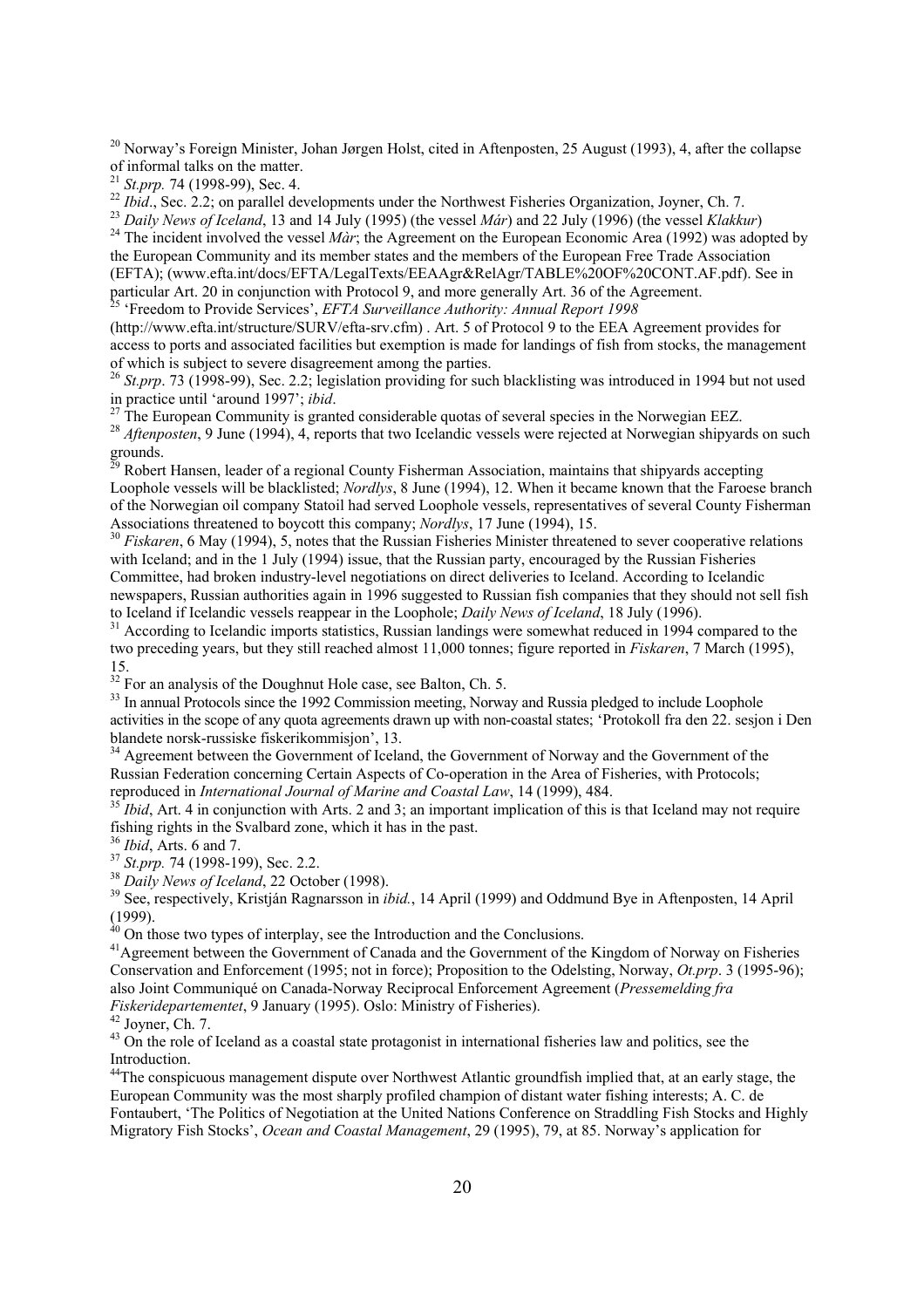European Union membership was sent in 1992; the negotiated agreement was rejected by the Norwegian Storting after a referendum in 1994.

<sup>45</sup> The 'Santiago Document', drawn up at the initiative of a group of Latin American states prior to the Third Preparatory Committee Meeting in August 1991, argued strongly in favour of the coastal states' having a greater say in the management of high seas fisheries.

<sup>46</sup> The estimate is made in 'Seafood', Report of the American Embassy, Moscow, cited in Oude Elferink, Ch. 6. More recently, Russian attention to distant water fisheries is reportedly again on the rise.<br><sup>47</sup> V. Monakhov, 'The Fishery Industry in the Russian Far East', *Eastfish Fishery Industry Profile*, 19

(Copenhagen: Eastfish, Food and Agriculture Organization, 1998), 16.

 $48$  For an interesting discussion of four types of leadership in multilateral negotiations, see O. R. Young, 'Political Leadership and Regime Formation: On the Development of Institutions in International Society',

*International Organization*, 45 (1992), 281.<br><sup>49</sup> For an overview, see J. T. Thór, *British Trawlers and Iceland 1919-1976* (Gothenburg: Department of Economic History of the University of Göteborg, 1995).

<sup>50</sup> Young, 'Political Leadership and Regime Formation.'

 $51$  Fish Stocks Agreement, Art. 11(d).

 $52$  Law of the Sea Convention, Art. 63; see discussion in T. Henriksen, 'FN-avtalen om fiske på vandrende fiskebestander: nye bidrag til havretten?' (Tromsø: University of Tromsø, Department of Law. Draft, August 1998).<br><sup>53</sup> Details on the 1995 *Estai* incident are given by Joyner, Ch. 7.

<sup>54</sup> Sentrumsalternativet - Vilje til ansvar; (www.aftenposten.no/spesial/valg97/sentrum.htm), Sec. 2.2.2.8; my translation.

<sup>55</sup> Kiell Magne Bondevik to Aftenposten, 17 October (1997).

56 W. T. Burke, 'Fishing in the Bering Sea Donut: Straddling Stocks and the New International Law of Fisheries', *Ecology Law Quarterly*, 1989, 285.<br><sup>57</sup> Balton, Ch. 5.

<sup>58</sup> Chairman of the Fish Stocks Conference, Satya Nandan, had told the international media that 'unilateral enforcement could be fatal to the agreed regime of the Law of the Sea;' Newsweek, April 25 (1994), 31.

<sup>59</sup> Russia submitted, alone or with other states, eight working documents and one information paper; for an overview, see J.-P. Lévy and G. G. Schram, *United Nations Conference on Straddling Fish Stocks and Highly Migratory Fish Stocks: Selected Documents* (The Hague: Martinus Nijhoff, 1996), 813-29.<br><sup>60</sup> UN Doc. A/Conf./164/L.25, UN Doc. A/Conf./164/L.26, UN Doc. A/Conf./164/L.27, UN Doc.

A/Conf./164/L.32 and UN Doc. A/Conf./164/L.38.

61 UN Doc. A/Conf./164/L.21, UN Doc. A/Conf./164/L.25, UN Doc. A/Conf./164/L.33 and UN Doc. A/Conf./164/L.38.

 $62$  This group, widely known as the Evensen Group, was in operation from the very first (organizational) session in New York in December 1973, and the group played a significant role *inter alia* by drafting negotiating texts. 63 Fish Stocks Agreement, Art. 23.

<sup>64</sup> Fish Stocks Agreement, Art. 21; on Norway's role, see M. Hayashi, 'Enforcement by Non-Flag States on the High Seas Under the 1995 Agreement on Straddling and Highly Migratory Fish Stocks', *Georgetown International Environmental Law Review,* 9 (1996), 1, at 16, citing an Informal Paper of the Chairman of the Conference, 'Issue Raised by Norway' (25 August, 1994). Compare in this context (then) Art. 20 of the Draft Agreement prepared for the fourth session (UN Doc. A/Conf.164/21) with the corresponding article in the Draft Agreement presented to the fifth session (UN Doc. A/Conf.164/22/Rev.1).<br><sup>65</sup> Fish Stocks Agreement, Art. 21(1-3); Hayashi, 'Enforcement by Non-Flag States', 16.

 $66$  On the significance of the situation off Canada for the convening of the Conference as well as some of the key issues discussed there, including new measures for enforcement, see e.g., D. H. Anderson, 'The Straddling Stocks Agreement of 1995 – An Initial Assessment', *International and Comparative Law Quarterly,* 45 (1996), 463.

 $67$  On this trisection of the resource management task, see the Introduction.

<sup>68</sup> G. Børsting and O. S. Stokke, 'International Cooperation in Fisheries Science: Research Effectiveness and the Barents Sea Fisheries Regime', *FNI Reports* (Lysaker: The Fridtjof Nansen Institute, 1995).<br><sup>69</sup> Since 1997, however, despite efforts of Russian fisheries authorities, Norwegian research vessels have either

been denied access to the Russian zone or been severely limited in their operations, a policy widely perceived as originating in naval quarters. This impediment of long-standing cooperation is believed to have arisen from dissatisfaction in the Northern Fleet with a parallel set of joint Norwegian-Russian investigations – the measurement programme on nuclear contamination; O. S. Stokke, 'Nuclear Dumping in Arctic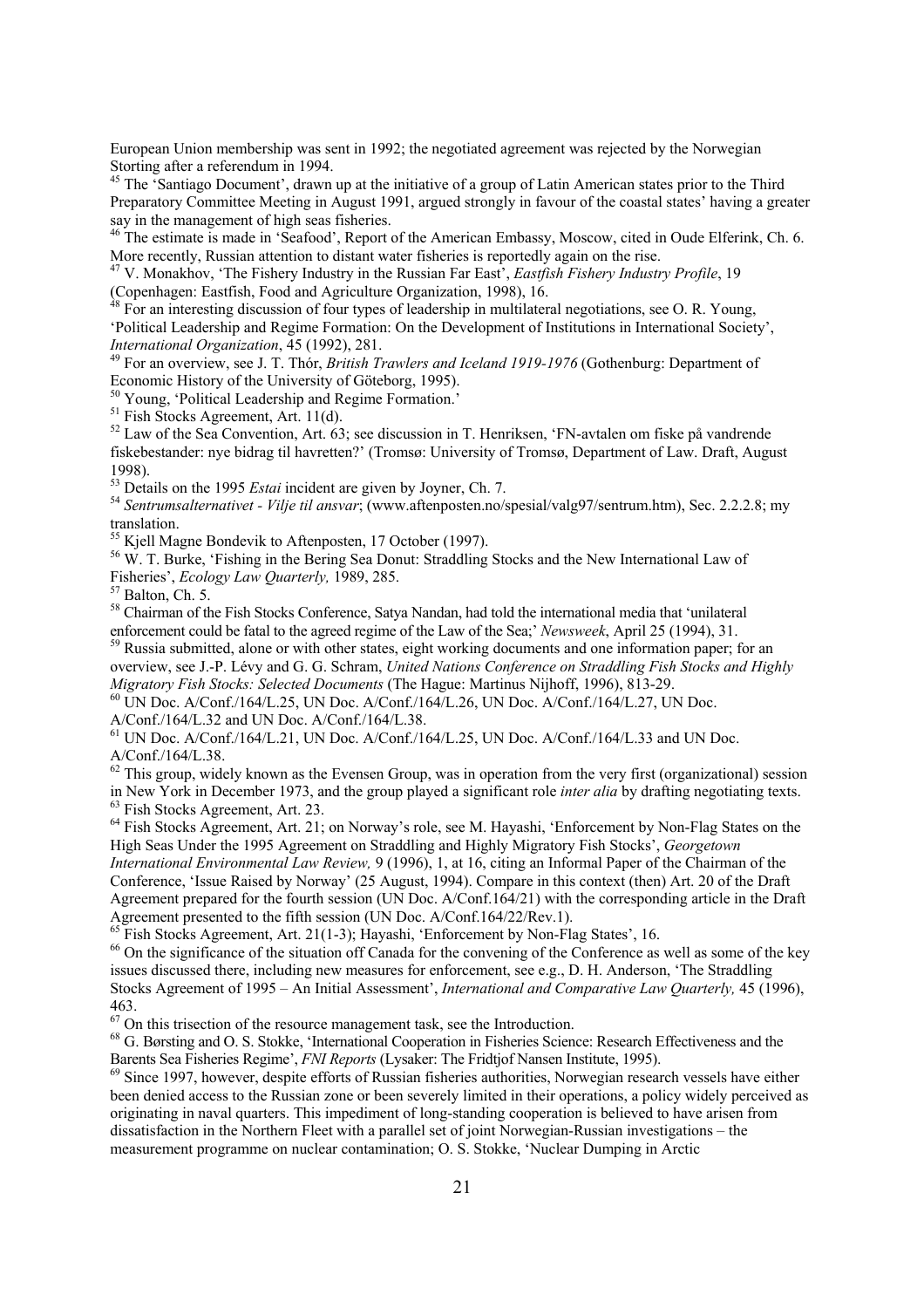Seas: Russian Implementation of the London Convention', in D.G. Victor, K. Raustiala and E. B. Skolnikoff (eds.), *The Implementation and Effectiveness of International Environmental Commitments: Theory and Practice* Cambridge, MA: MIT Press, 1998), 475.

Law of the Sea Convention, Art. 119.

<sup>71</sup> Fish Stocks Agreement, Arts. 5 and 14; also Annex I.<br><sup>72</sup> The Framework Agreement, Preamble.

<sup>73</sup> *St.prp.* 43 (1995-96), 11.  $\frac{73}{4}$  Fish Stocks Agreement, Art. 6 and Annex II; for a more extensive discussion, see Orrego, Ch. 1, and the Conclusions.

<sup>75</sup> *ICES Cooperative Research Report*, 229, Part 1 (Copenhagen: International Council for the Exploration of the Sea, 1999), 17-39 and 79-84.

 $76$  Fish Stocks Agreement, Annex II.

<sup>77</sup> The Norwegian Government, when submitting the Fish Stocks Agreement to the Storting (parliament), notes that compliance with Art. 6 may require additional resources for scientific purposes; Norway, *St.prp.* 43 (1995- 96), 11.

 $78$  For straddling stocks, see Art. 63; on the duty to cooperate, see Arts. 116-120

79 Fish Stocks Agreement, Art. 8(4).

 $80$  Fish Stocks Agreement, Art.  $8(3)$ ; Art.  $8(1)$  obliges states, pending establishment of such an arrangement, to act in good faith and with due regard to the rights and interests of other states.

 $81$  Note that 'openness' refers to participation in decision-making and not to access to the resources. The degree of openness required by the Agreement, defined by what constitutes a 'real interest', is debatable. See, on the one hand, Orrego, Ch. 1, and on the other, A. Tahindro, 'Conservation and Management of Transboundary Fish Stocks: Comments in Light of the Adoption of the 1995 Agreement for the Conservation and Management of Straddling Fish Stocks and Highly Migratory Fish Stocks', *Ocean Development and International Law,* 28 (1997), 1, at 20.

 $82$  P. Örebech, K. Sigurjonsson and T. L. McDorman, 'The 1995 United Nations Straddling and Highly Migratory Fish Stocks Agreement: Management, Enforcement and Dispute Settlement', *International Journal of Marine and Coastal Law,* 13 (1998), 119, at 124.<br><sup>83</sup> Fish Stocks Agreement, Art. 8(1); emphasis added.

<sup>84</sup> R. R. Churchill finds the claim that the Barents regime is an arrangement 'debatable'; 'The Barents Sea Loophole Agreement – A 'Coastal State' Solution to a Straddling Stock Problem', *International Journal of Marine and Coastal Law, 14* (1999), 467, at note 26. His argument is that neither the Norwegian-Russian Fisheries Commission nor the agreements with non-coastal states qualify as 'arrangements' under the Fish Stocks Agreement; the latter because there is no decision-making mechanism and the former because it 'was not established for the purpose of high seas management of straddling stocks nor does it have such a role'. However, this does not seem to acknowledge the relationship between these regime components (see also Sec. 1 above). Norway was among the states pushing for inclusion of the 'arrangement' term in the Fish Stocks Agreement. After the adoption of the Agreement, Norway's Minister of Fisheries went further than the view submitted here by holding that the Norwegian-Russian Fisheries Commission itself is an 'arrangement' as defined by Art. 1 of the Fish Stocks Agreement; J. H. T. Olsen, 'Fiske på det åpne hav', *Fiskeribladet*, 21 September (1995), 6. 85 NEAFC Convention, Arts. 5 and 12 in conjunction with Art. 2.

<sup>86</sup> *ICES Cooperative Research Report*, 221, Part 1 (1996), 50-1.<br><sup>87</sup> NEAFC Convention, Art. 12(2).

88 On NEAFC's schemes, see Churchill, Ch. 8; on enforcement provisions in the Fish Stocks Agreement, see Hønnand, Ch. 4; on port state measures, see Vukas and Vidas, Ch. 2.<br><sup>89</sup> See also Churchill, 'The Barents Sea Loophole Agreement', 479-80.<br><sup>90</sup> Fish Stocks Agreement, Art. 7.

<sup>91</sup> *Ibid*, Art. 7(1)(a) and 1(b) respectively; Orrego, Ch. 1. For the significance of this matter for Norway's acceptance of the Fish Stocks Agreement, see Recommendation of a Standing Committee of the Storting, Norway, *Innst.* 29 (1995-96), Annex I. Here, attention is also drawn to the procedural safety valve regarding matters pertaining to coastal state jurisdiction in that Art. 32 ensures that the compulsory dispute settlement